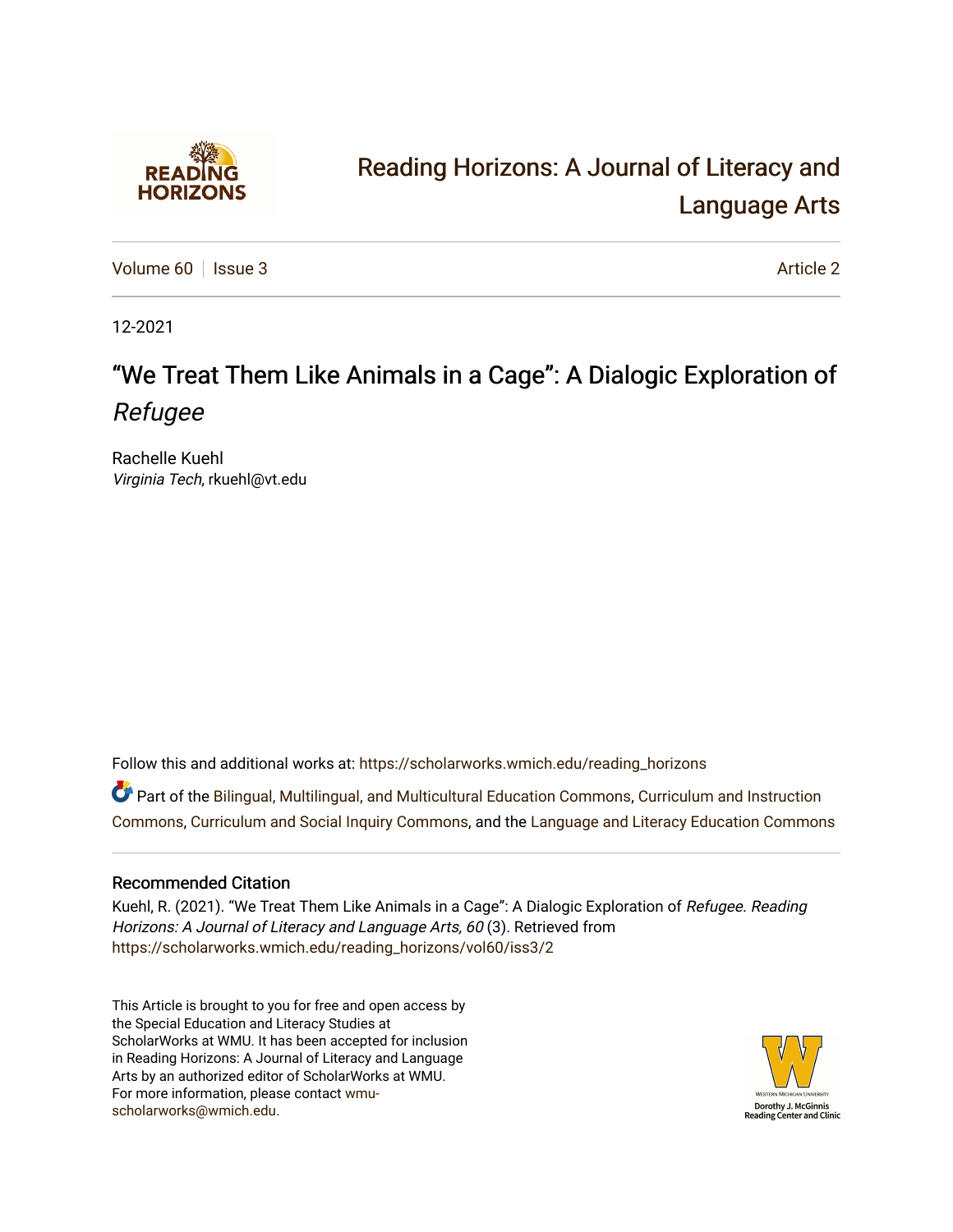*A Dialogic Exploration of Refugee • 1*



## **"We Treat Them Like Animals in a Cage": A Dialogic Exploration of** *Refugee*

**Rachelle Kuehl,** *Virginia Tech*

#### **Abstract**

Immersion in fiction narratives like Alan Gratz's (2017) *Refugee* can help students recognize and acknowledge our common humanity when discussed in a dialogic classroom using a critical literacy pedagogy. Following the literature on using novel discussions to help students understand pressing societal issues (e.g., Boas, 2012; Hsieh, 2012; Thein et al., 2011) and guided by critical multicultural analysis (Botelho & Rudman, 2009), a dialogic (Bakhtin, 1981) and critical pedagogy (Freire, 1970) was used to lead a small group of sixthgrade students in biweekly discussions of *Refugee*. Prior to each of 10 sessions, students wrote dialogue journal entries in response to prompts designed to elicit critical thinking about the events depicted in the novel, which illustrates harrowing ordeals endured by fictional families facing persecution during the Holocaust, in Castro's Cuba, and in the aftermath of the Arab Spring. A thematic analysis (Braun & Clarke, 2006) of students' writing and researcher field notes revealed students' inherent compassion toward refugees and limited background knowledge of refugees' circumstances. Rich dialogic conversations resulted in demonstrations of empathy and newfound critical knowledge about the worldwide refugee crisis.

## **Keywords:** *refugees, empathy, immigration, dialogic pedagogy, critical multicultural analysis*

Rhetoric against immigrants is heightened in the current political climate. While the United States once rallied around the symbolic Statue of Liberty welcoming "your tired, your poor, your huddled masses yearning to breathe free" (Lazurus, 1888), this sentiment has been challenged by other rallying cries (e.g., "Build the wall"). In the United Kingdom, too, anti-immigrant rhetoric on the part of the tabloid press was considered a major impetus for Brexit (Hibberd, 2018; Hope, 2018). This political discourse perpetuates fear of foreigners and jeopardizes safety for asylum seekers, refugees, and other immigrants. Irrespective of politics, educators must make every effort to ensure young newcomers feel a sense of belonging and safety in schools.

Scholars have recognized the need to support immigrant and refugee children in schools by teaching their non-immigrant peers about the circumstances that might neces-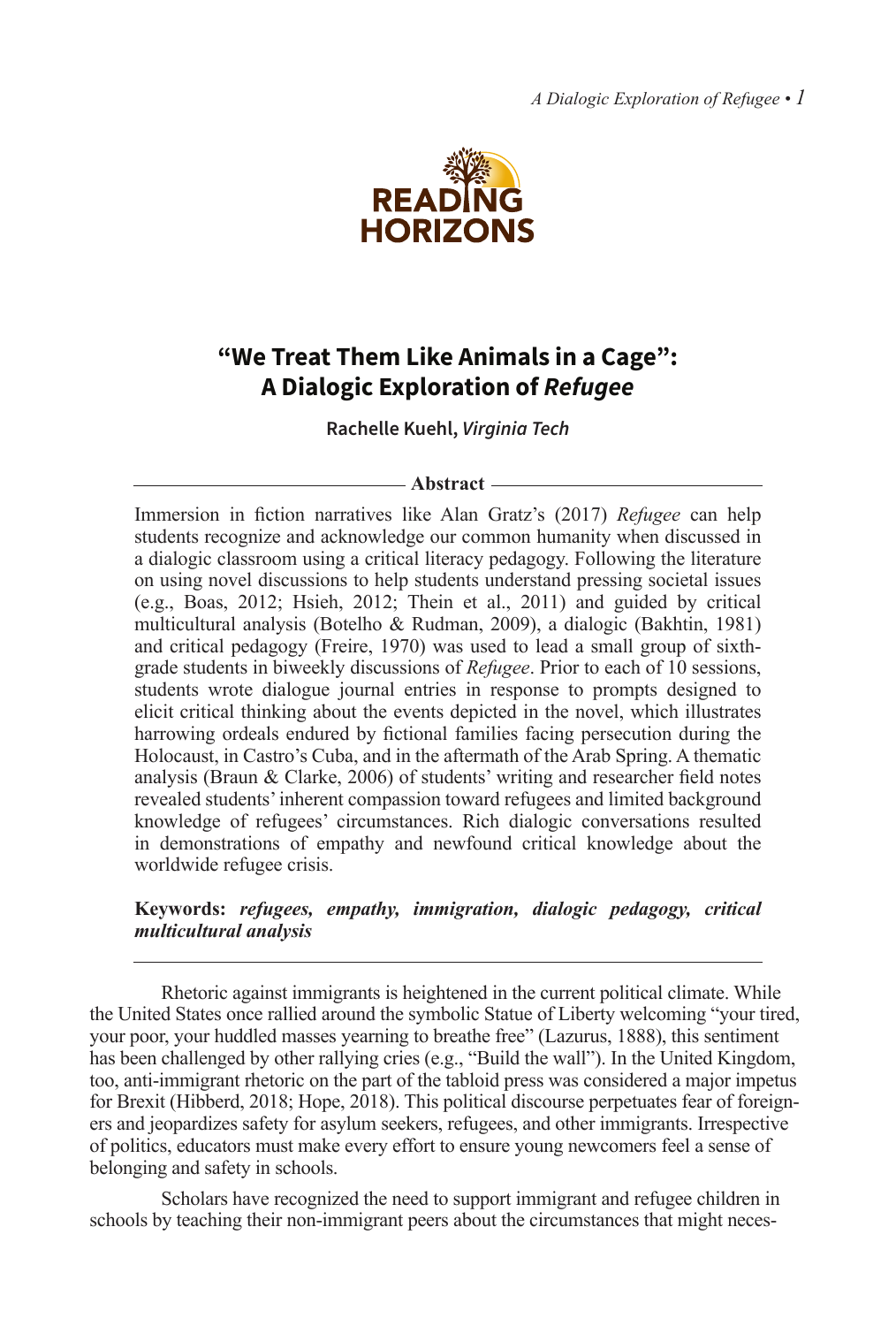#### *2 • Reading Horizons •61.3 • 2021*

sitate a family's relocation to another country. Without sufficient evidence to the contrary, students might be inclined to believe the hateful rhetoric circulating in the public arena, even insofar as to bully—or simply ignore—immigrant classmates (Hope, 2008) or think of them only through a pitying lens (Hope, 2018; Maloy, 2016). This orientation may threaten their new classmates' development of a positive identity and sense of belonging (Hibberd, 2018). According to Hibberd, schools "are ideally placed to create spaces where opinions and ideas can be shared, questions asked and discussed, and dialogue . . . can take place" (p. 95). On a widespread survey, however, teachers indicated that although they wanted to teach empathy for refugees, they often did not feel confident doing so, citing a lack of adequate resources to support prolonged engagement with immigration topics as a major barrier to meaningful instruction (Hibberd, 2018).

According to psychologists, affective empathy is "sharing the emotional experiences of others by having an appropriate affective response to the other person's situation" (Batchelder et al., 2017, p. 2). Research shows immersion in fiction narratives, particularly those that provide deep portrayals of characters' thoughts and feelings, can affect people's empathetic experiences (Kidd & Castano, 2013; Mar & Oatley, 2008; Papen & Peach, 2021). While reading, we react with emotions such as fear and joy in ways that mirror what the characters feel, and when the characters are different from us in some way, the experience helps us recognize and acknowledge our common humanity (Mar & Oatley, 2008).

In a dialogic classroom (Fecho & Botzakis, 2007), teachers can take a critical stance to enhance students' awareness of the influence of power in social relationships while co-constructing knowledge about the impact of societal constructs on oppressive circumstances faced by individuals (Freire, 1970). Building on research supporting the use of literature discussions in helping students develop critical thinking about rural poverty (Thein et al., 2011), the Holocaust (Hsieh, 2012), immigration (Braden, 2019), and the worldwide refugee crisis (Boas, 2012), this article explores the use of critical discussions about fictional refugees' experiences in a shared text in conjunction with teacher/student dialogue journals.

## **Origin of the Study**

After reading Alan Gratz's (2017) *Refugee* for the first time and being captivated by its revolving three-part narrative, I began to consider how it might serve as the type of resource teachers need to frame critical discussions about refugees in response to the amplified anti-immigrant rhetoric and punitive immigration policies meant to deter people from seeking asylum in the United States and other relatively wealthy countries. *Refugee* contains three separate stories, each featuring a 12- or 13-year-old protagonist: Josef, a Jewish boy escaping Nazi Germany; Isabel, a Cuban girl escaping Castro's regime; and Mahmoud, a Muslim boy escaping war-torn Syria. The novel and its author have earned a great deal of commercial success and critical acclaim.

After reviewing the literature to ascertain how other scholars had used dialogic practices (e.g., literature circles, book groups, dialogue journaling) to engage students in critical discussions of multicultural literature, I designed this study with the following guiding questions: How do sixth-grade participants in a literature discussion group with dedicated time for teacher/student dialogue journaling respond to a novel that depicts the experiences of refugees? In what ways can writing prompts and teacher-designed discussion questions aid and/or hinder the development of empathy toward refugees and a critical awareness of the underlying power structures affecting their circumstances?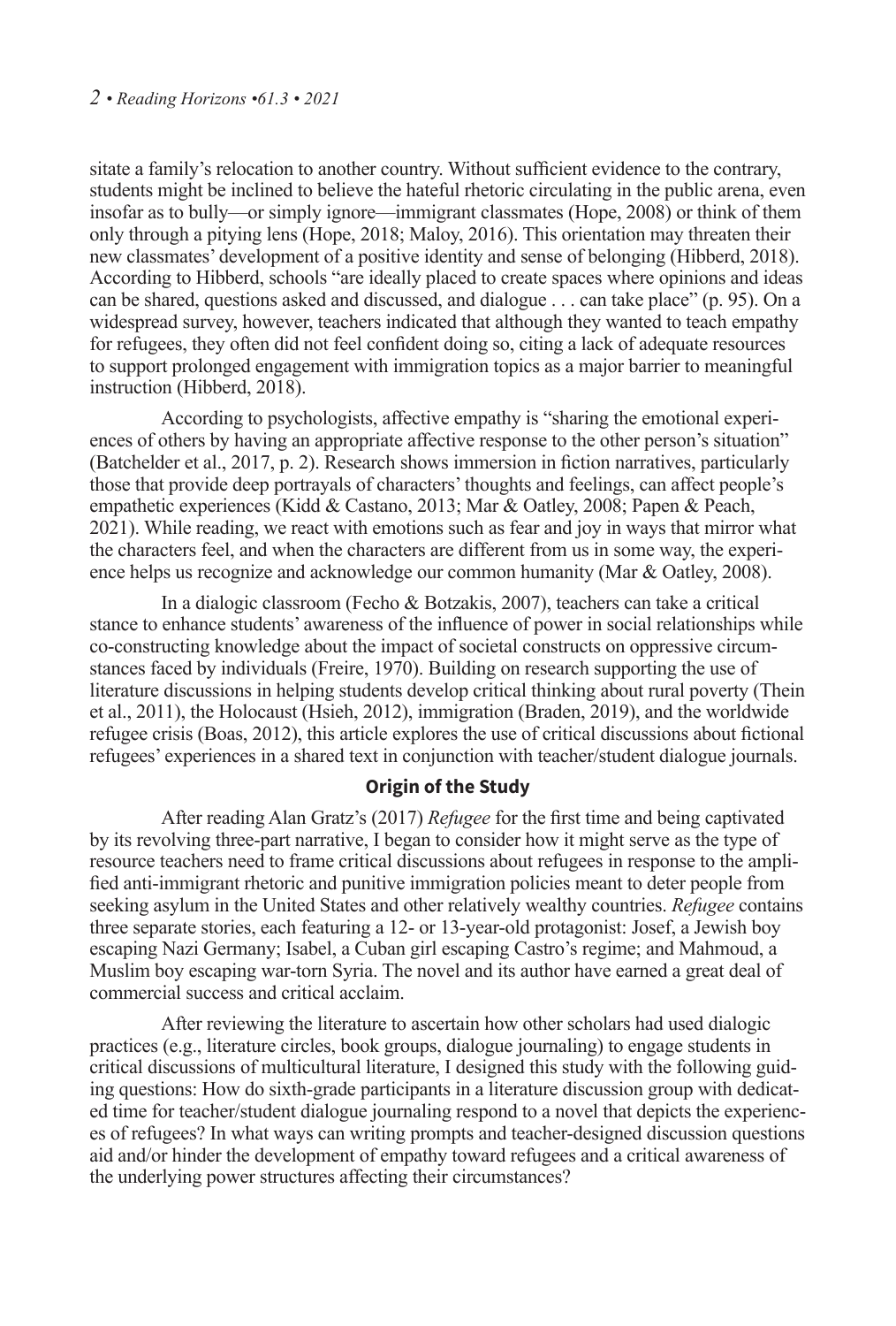#### **Literature Review**

In this section, I provide a review of the literature related to the three primary aspects of my study: sharing literature about the experiences of immigrants and/or refugees with students, using small-group discussions to discuss politicized topics, and incorporating writing into literature discussions.

### **Sharing Literature About Refugee/Immigrant Experiences**

First, I discuss studies that involved sharing literature about the experiences of immigrants and refugees. Salient themes from these studies include (a) the powerful role of the teacher in literature discussions, (b) students' aesthetic responses to texts, and (c) challenges to preconceived notions about immigrants and refugees.

#### *The Powerful Role of the Teacher*

In one study (Hope, 2018), elementary teachers read and led discussions about Mary Hoffman's (2002) *The Colour of Home*, a picture book about a Somali boy whose family fled their home country after an eruption of violence to seek refuge in the United Kingdom. In her analysis of students' writing and drawing in response to the book, Hope noted the "immensely powerful" (p. 309) role of the teacher, who filtered the story by continually highlighting, explaining, or excluding certain parts of the book, "overlaying the story with their own preconceptions and socio-political perspectives" (p. 319). Similarly, J. Y. Park (2016) noted the heavy influence of the teacher's decisions in her study involving critical literacy analyses of graphic novels with English learner students. Throughout the study, the teacher and researcher grappled with how much background information to provide, wondering "whether and to what extent we should have taught the facts assumed by the text"  $(p. 101)$ .

## *Students' Aesthetic Responses to Texts*

Papen and Peach (2021) looked at students' embodied responses to a shared reading of *The Colour of Home*. An analysis of a videorecording of a class session demonstrated students' affective reactions to learning about what life can be like for refugees, which prompted them to ask questions and engage in critical analysis of the situation represented in the text. The authors noted incidences of "collisions" (p. 72) between the children's personal worldviews (i.e., that people generally aim to coexist peacefully) and their newfound understandings of war that were reflected in students' verbal and nonverbal expressions of emotions, demonstrating that "critical literacy includes and requires" (p. 72) an aesthetic engagement (Rosenblatt, 1995) with a text.

In another study, Maloy (2016) facilitated discussions of graphic novels featuring immigrant characters with students who had recently immigrated to the United States, aiming to discover their impressions of the depiction of immigrant characters. Students found resonance with many aspects of the text, such as feeling uncomfortable in a new school when people have difficulty pronouncing their names, struggling to adapt to a new culture, and seeking support from people who had immigrated before them. Because the students generally felt the graphic novels accurately represented their experiences and underscored the reality that "the immigrant experience" can be very different for different people, the study showed how the sharing of this type of literature can help immigrant students feel understood.

Similarly, Braden (2019) introduced picture books about immigration to support her fifth-grade students, almost all of whom were from Latinx immigrant families, follow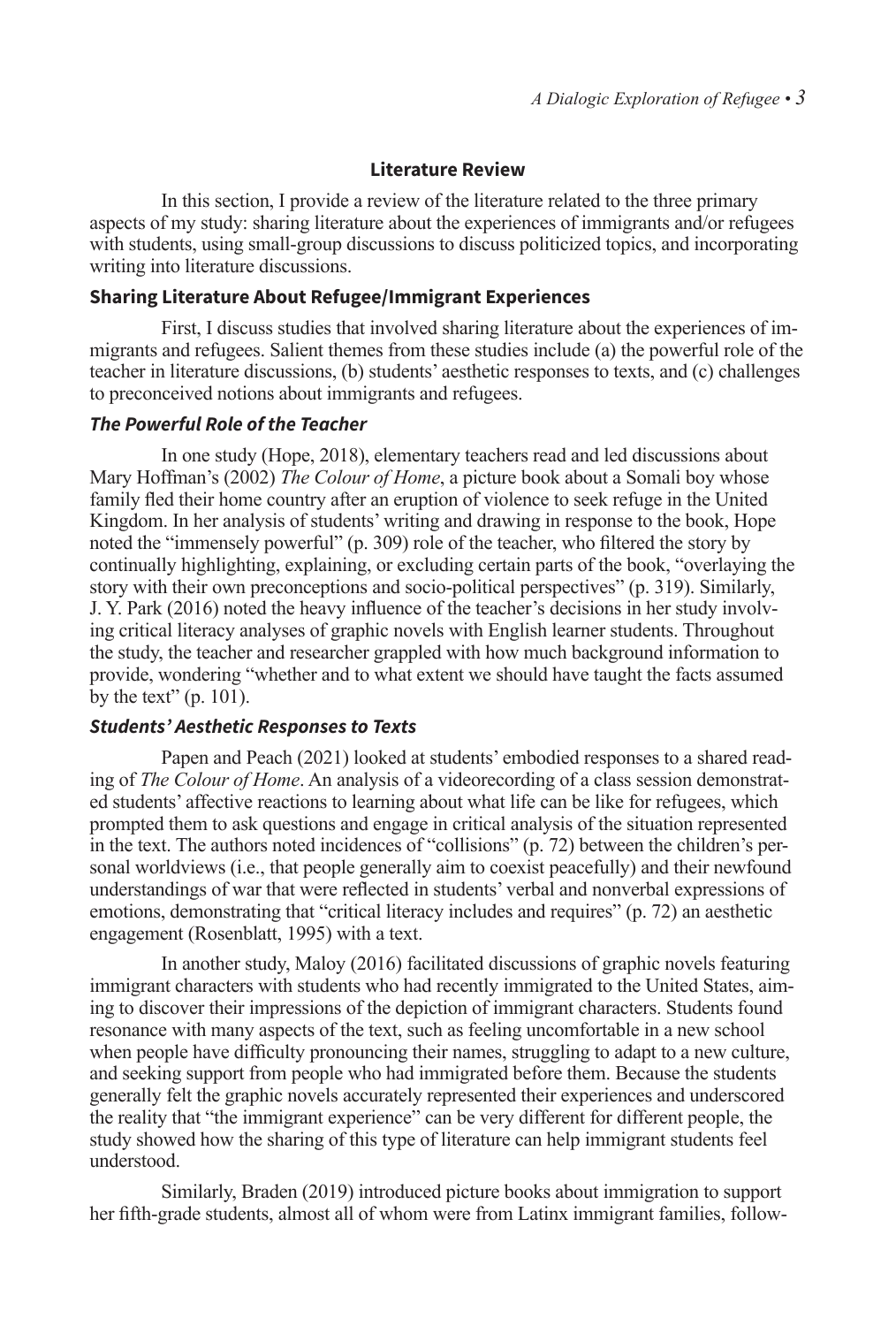ing the surge in hateful rhetoric against immigrants following the 2016 U.S. presidential election. Braden found that her students seemed to feel a sense of relief at being able to read about and discuss issues that often hit close to home (e.g., threats of deportation, concerns for family members living in Mexico and elsewhere), and they understood from a very personal standpoint why someone would risk being caught crossing the border illegally to seek a better life for their families.

## *Challenges to Preconceived Notions*

With a separate group of "non-ELL" students (those who did not receive support as English learners), Maloy (2016) found that discussions of the same graphic novel texts challenged students' preconceived notions about immigrants, including an overarching belief that immigrants willingly leave their home countries to seek a better life and that immigrants' lives were fundamentally better in their new places of residence. While gaining knowledge about the hardships often faced by immigrant families helped "disrupt the commonplace" (Lewison et al., 2002), Maloy found that discussions did not go far enough from a critical literacy standpoint in that they did not help students reach Lewison and colleagues' other three dimensions of critical literacy: interrogating multiple viewpoints, focusing on the sociopolitical, and taking action.

## **Small-Group Literature Discussions**

Discussing literature can guide students toward deeper awareness, understanding, and acceptance of people's life experiences and culture (Wiesendanger & Tarpley, 2010). In this section, I look specifically at studies involving ongoing small-group discussions, sometimes referred to as literature circles, which are broadly defined as small, student-led groups who gather to discuss a common text (Daniels, 2002). Themes from this group of articles include (a) students' increased understanding of social justice issues, (b) the need for teacher guidance, and (c) inspiring action among students.

## *Students' Increased Understanding*

In her study, Boas (2012) guided students through reading, viewing, and discussing nonfiction texts to build background knowledge about human rights issues related to refugees before assigning refugee-themed novels to be discussed in literature circles. In response to the texts, students demonstrated developing understanding, with one student writing, "I feel like I am getting a real picture (of) what life can be like for refugees. I am thinking of refugees as real people and wondering what I would want for my family in that situation" (p. 25). Likewise, a student in a study by Ruday et al. (2021) read, wrote about, and discussed a novel featuring a teenage girl who discovers she's an undocumented immigrant and now fears deportation. The student wrote, "I learned so much about what that experience was like for her and how hard it must have been and [I] really felt like I was there with her, like she was my friend" (p. 7). In a study by Hsieh (2012), eighth graders read books in which the main characters experience oppression, then compared their situations with that of Anne Frank, the famous Dutch girl who lived in hiding during the Holocaust. Hsieh wrote, "By examining the ways in which young people in literature dealt with oppressive circumstances . . . my students responded with indignation, insight, and a sense of the importance of connecting characters' experiences with their emergent identities" (p. 48).

## *Need for Teacher Guidance*

In their study of literature circles about texts with themes surrounding social class and rurality, Thein and colleagues (2011) found that without direct teacher leadership, the students' discussions focused on personal reactions and interpretations that often "reinforced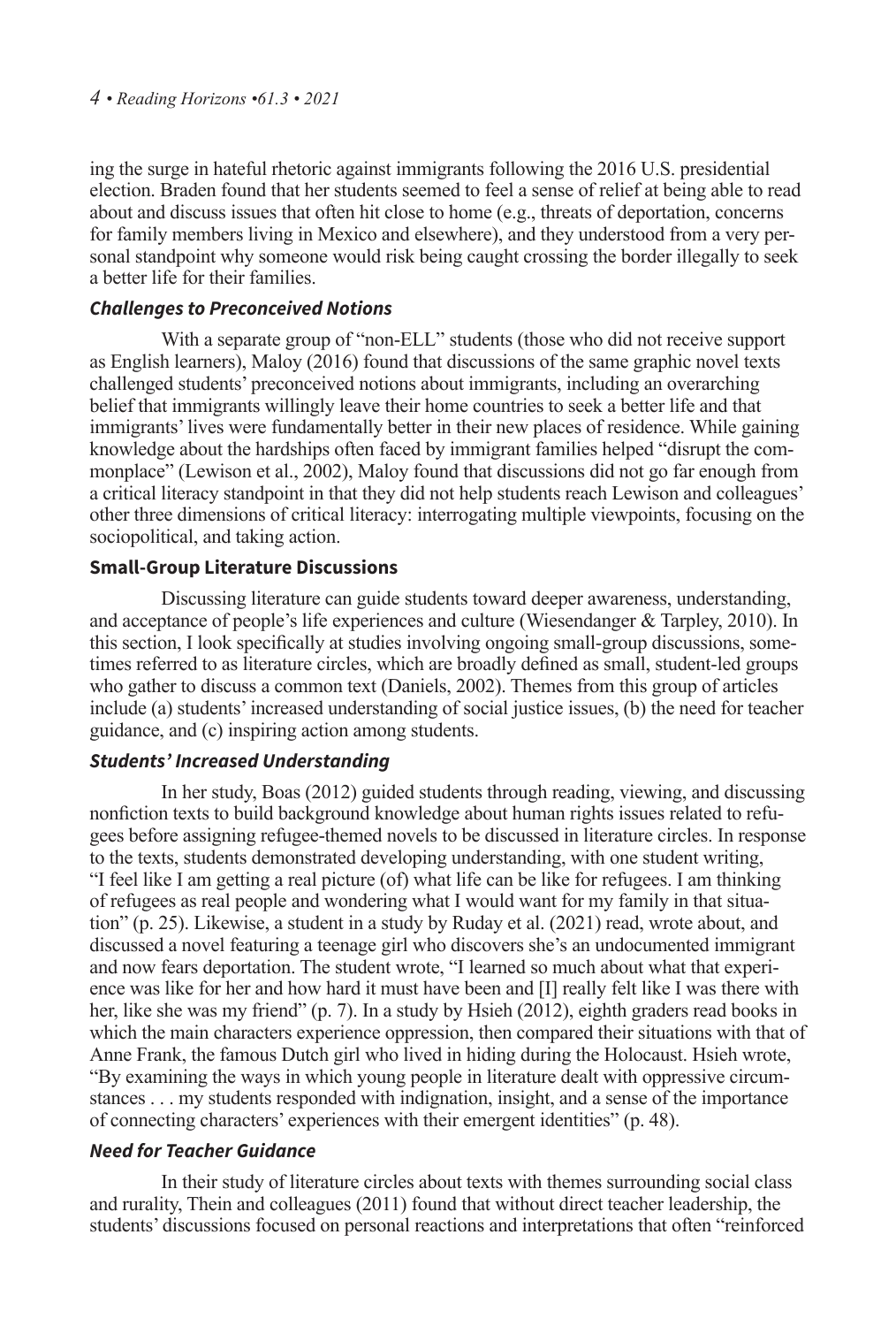rather than challenged common storylines and myths about social class in the United States" (p. 19). If critical examination is the pedagogical goal, they concluded, students need more support in the form of active teacher participation to consider alternate stances and move beyond their initial, personal interpretations.

## *Inspiring Action*

With her fifth-grade students in a predominately White suburban community, Mevissen (2017) formed book groups in which students read social justice–themed literature to help them understand "the social, political, and moral conditions under which people around the world live" (p. 27). She focused on two groups who each chose to read L. S. Park's (2010) *A Long Walk to Water*, and her results suggest that book groups with a social justice focus can influence student empathy, but it depends on the individual students' investment in the project, previous experiences, and interest in acting on their newfound understandings through civic engagement. Similarly, Soares (2010) investigated the use of literature discussion groups to provide differentiated instruction to gifted sixth-grade students, seeking to discover how collaborative reading about social issues could bring about critical awareness alongside enhanced literacy learning. Students read and discussed multiple middle grade novels, and Soares noted that "as the students engaged in texts heavily-laden with issues of democracy, freedom, equity, and social justice, critical conversations about silenced voices and marginalized groups grew into sharper focus" (p. 181), with students reflecting on ways they could take action to spur positive change.

## **Responding to Text in Writing**

Writing to support literature discussions happened in multiple studies (e.g., Braden, 2019; Ruday et al., 2021) in various ways. For example, Braden (2019) used an online platform for students to respond in writing to the shared text. She created writing prompts based on previous discussions and students' previous written responses, finding that the writing component of the project "offered avenues into discussion for students who were often reticent to share" (p. 478). Braden drew from Lewison et al. (2002) in noting that reading/ hearing carefully selected stories and discussing them was not enough to ensure critical engagement: "Children need the opportunity to linger within a text . . . to reread, write, and transmediate what these texts mean" (Braden, 2019, p. 478). With that same thought in mind, Ruday and colleagues (2021) engaged students in an iterative process of reflection writing and small-group discussions to stimulate students' thinking about books beyond what would have been achieved using either modality alone.

## *Dialogue Journals*

Dialogue journals provide a means for students and teachers to communicate in writing, generally about a topic of the student's choosing. Stillman and colleagues (2014) viewed dialogue journaling, with "humility and open-mindedness among its cornerstones" (p. 146), as a means of disrupting power imbalances between teacher and students by validating students' important role in co-constructing knowledge. Bode (1989) considered dialogue journal writing to be liberating because it breaks down the system that positions the teacher as imparter of knowledge (Freire, 1970). Instead, teacher and students are co-participants in the act of dialogue journaling, a process through which a trusting rapport between the two parties is often built and nurtured (Konishi & Park, 2017; Kuehl, 2018). In her study of dialogue journaling in a high school class for English learners, Linares (2019) found that "empathetic and humanizing relationships were established" (p. 528). Done well, "dialogue journals treat students as worthy and whole humans" and "frame them as capable, full of resources" (Stillman et al., 2014, p. 159). To encourage students' willingness to take risks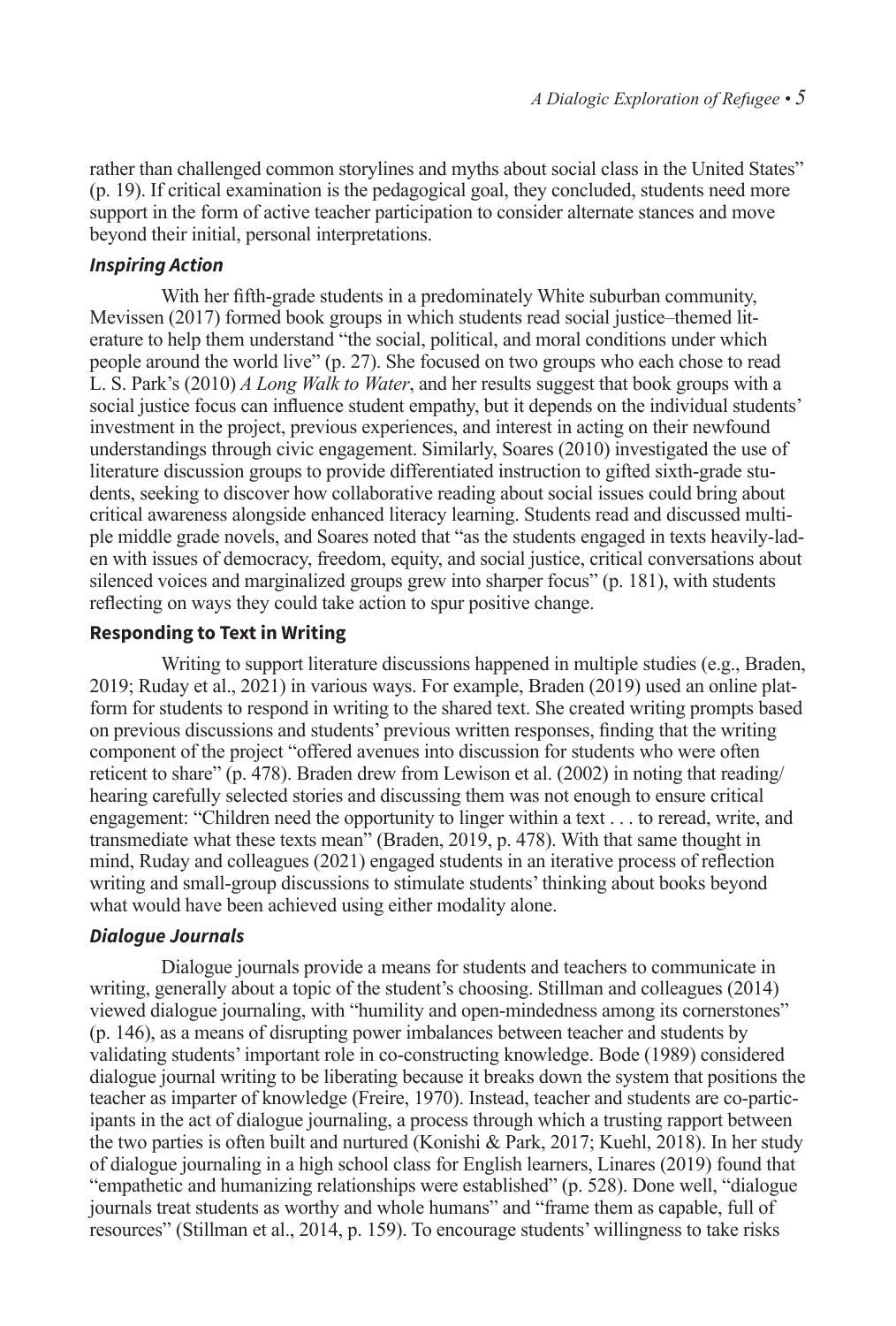in expressing themselves through dialogic writing, teachers must be prepared to make a substantial investment of time in crafting genuine, meaningful responses (Peyton & Reed, 1990; Staton, 1987), a commitment that requires the belief that students bring valuable insights into the dialogic exchange in which teachers and students are both positioned as learners (Bode, 1989; Konishi & Park, 2017; Stillman et al., 2014).

## **Dialogism and Critical Multicultural Analysis as Theoretical Framing**

The overarching framework for this study relied on Bakhtin's (1981) dialogic pedagogy and Bothelo and colleagues' (Bothelo & Rudman, 2009; Bothelo et al., 2014) critical multicultural analysis.

#### **Dialogic Pedagogy**

Based on the writings of Russian literary theorist Bakhtin (1981) and influenced by Freire's (1970) critical literacy, a dialogic classroom involves questions asked and responded to by all participants, the encouragement of multiple perspectives, and the agreement that learning is an evolving, nonstatic process (Fecho & Botzakis, 2007; Stewart, 2019). In other words, dialogic teaching upturns the "banking model" of education that Freire described as one in which the teacher simply "deposits" knowledge into the minds of students and that has tended to dominate U.S. classrooms in recent years due to pressure from the overabundance of standardized testing (Stewart, 2010). In contrast, an attitude of inquiry pervades dialogic classrooms, where authentic questions—rather than questions with predetermined "correct" answers—are posed by both teachers and students (Fecho & Botzakis, 2007; Stewart, 2010). Moments of disequilibrium, or "wobble" (Fecho, 2011; Fecho et al., 2021), are embraced as "opportunities to learn from the tension that occurs when competing ideologies clash" (Stewart et al., 2020, p. 53). That is, in a dialogic classroom, discussions will likely challenge students' and teachers' existing ideas, causing both parties to feel uncertain at times (Fecho et al., 2021), requiring them to dig deeper, questioning what they thought they knew and stretching to incorporate new information.

## **Critical Multicultural Analysis**

Critical multicultural analysis (Botelho & Rudman, 2009) defines multiculturalism as moving "beyond merely introducing affirmation and social difference" (i.e., differences in race, class, and gender) by examining the way power is exercised in a text (Botelho et al., 2014). In allowing readers to assess the representations of power in a work of literature, critical multicultural analysis can "unmask dominant ideologies so [readers] may connect textual messages with issues of social change and justice" (Malcolm & Lowery, 2011, p. 46).

One important component of critical multicultural analysis is critiquing the authorship of stories with the contention that "insider" authors and illustrators, or those who belong to the particular cultural group being depicted in the text, are "more versed or have more access to culturally specific discourses and histories" (Botelho & Rudman, 2009, p. 104) and are thus more suited to tell those stories (Seto, 2003; Woodson, 2003). This study did not include such a critique of author Alan Gratz's relationship to the cultural groups portrayed in *Refugee*. Though I could find no indication as to whether Gratz identifies as Jewish, *Refugee* received the National Jewish Book Award and the Sydney Taylor Book Award, two prominent awards that honor "outstanding books for children and teens that authentically portray the Jewish experience" (Association of Jewish Libraries, 2020, para. 1) and "outstanding English-language books of Jewish interest" (Jewish Book Council, 2020, para. 1). Because the Jewish literary community endorsed Gratz's work, I felt it was likely he had done due diligence in providing an authentic representation of the Cuban and Syrian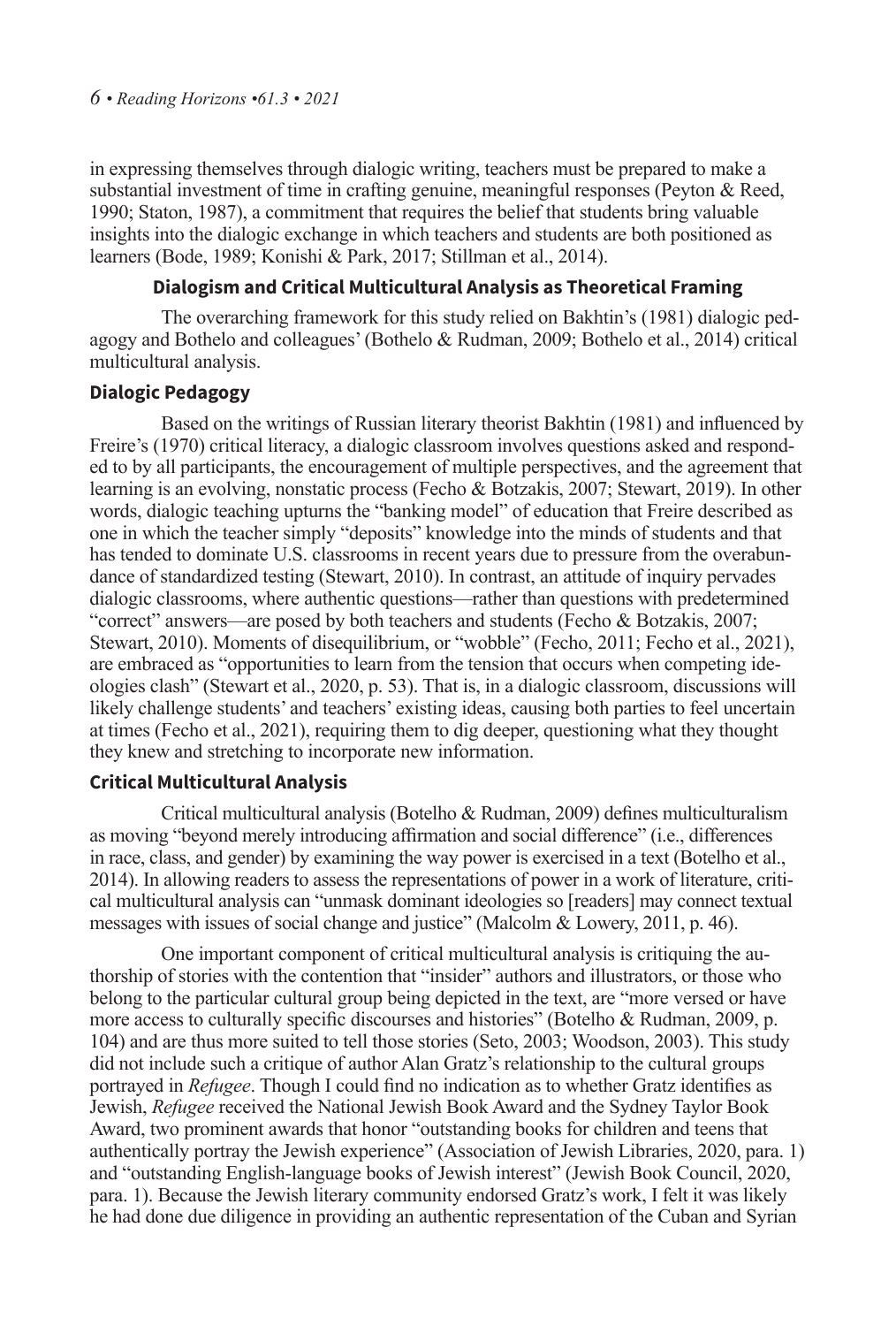characters' experiences as well, although nothing on his author website indicates he—a White American—is a part of either cultural group. Instead, I decided to devote more attention to the power imbalances among characters and historical figures in the book itself.

#### **Methods**

In this section, I detail methods used to conduct the study, including recruitment of participants, collection of data, and data analysis.

#### **Participants**

I first read *Refugee* in the spring of 2018 and was moved by its riveting portrayal of the refugee experience. As a former teacher (a White woman), I was interested in researching how discussions of this novel might counter the prevalent hateful rhetoric against immigrants to the United States, but while in pursuit of my doctorate, I had no students of my own with whom to examine these ideas. As such, to find participants for this project, I reached out to the superintendent of a nearby school district located in a small city in the southeastern United States, who expressed interest. I then met with two sixth-grade teachers who agreed to dismiss a small group of students from class twice per week for 5 weeks to participate in the study. Although I had not specified the traits of the students with whom I wanted to work, the teachers chose six students they described as avid readers, and we planned to have the students meet me in an unused classroom to hold our discussions.

Four of the students were girls and two were boys. Because every reader brings their own identity, cultural background, and previous experiences into their transaction with a text (Rosenblatt, 1995), and because *Refugee* is a novel about persecution faced by characters due to their religious, cultural, and national identities, I asked students' parents to identify their race or ethnicity on a permission form. Three students were Black, one was multiracial, one was of Mexican heritage, and one was White. Each student's self-selected pseudonym, gender, and race or ethnicity is listed in Table 1.

## Table 1

| Pseudonym | <b>Gender</b> | Race/ethnicity                                                 |
|-----------|---------------|----------------------------------------------------------------|
| Katie     | Female        | <b>Black</b>                                                   |
| Jonae     | Female        | Black and Asian (Japanese, Chinese,<br>Hawaiian, and Filipino) |
| David     | Male          | Latinx (Mexican)                                               |
| Tanner    | Female        | White                                                          |
| Jabree    | Female        | <b>Black</b>                                                   |
| Asanti    | Male          | <b>Black</b>                                                   |

*Pseudonym, Gender, and Race/Ethnicity of Students*

Like Braden (2019), I was keenly aware of the highly charged political environment surrounding immigration and thus did not wish to pressure students or families to

<sup>&</sup>lt;sup>1</sup> In later conversation, the students' English teacher told me she selected these particular students because she expected they would enjoy the project and be "good participants" (i.e., they would complete all assigned reading on time). Throughout the project, she continually told me—via email and in passing—that the students were very excited about the book and about our conversations.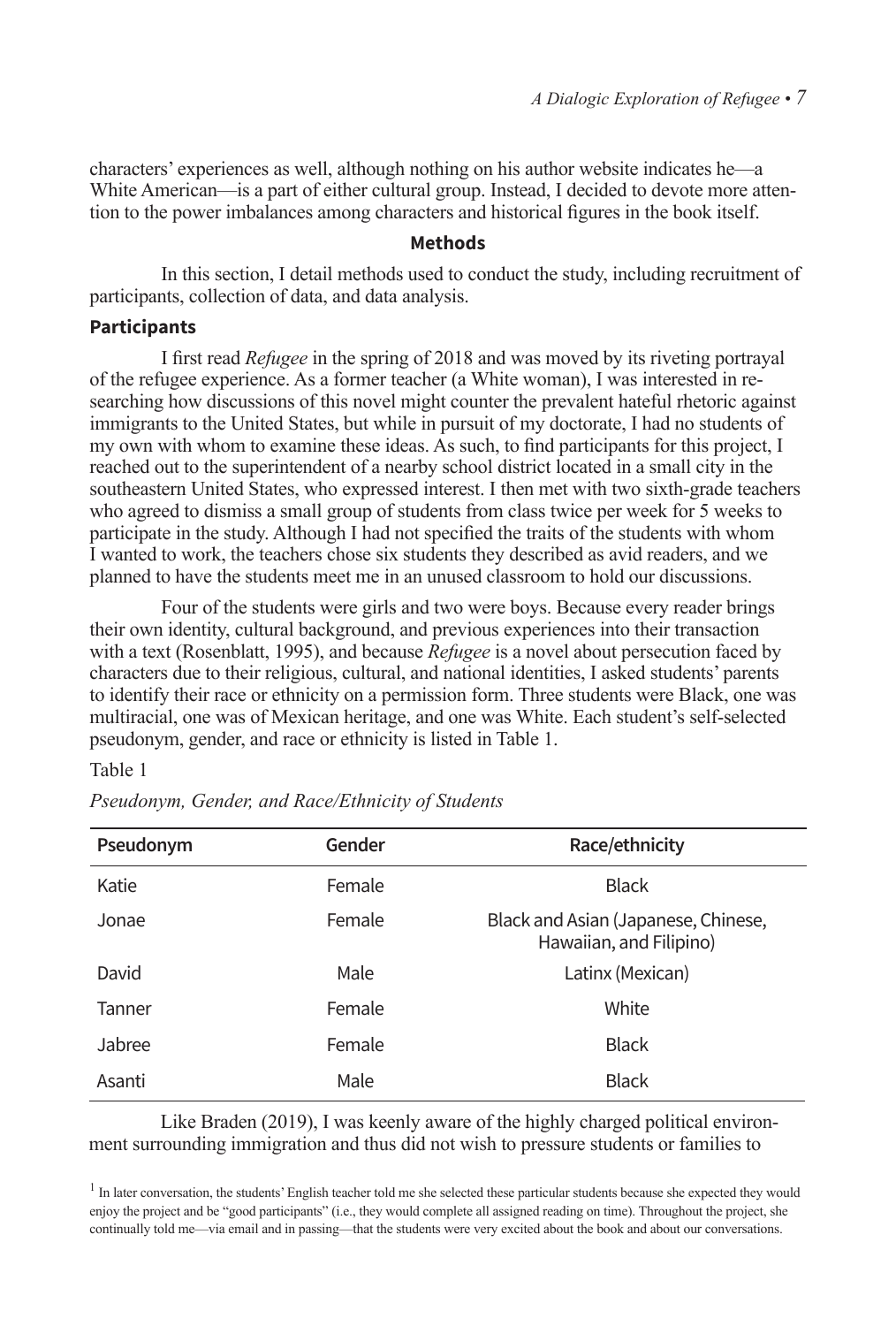reveal personal information. Accordingly, I did not ask about students' personal immigration status, but later learned that David's parents had immigrated from Mexico before he was born; none of the other students gave any indication of being first- or second-generation immigrants, and none of the students were refugees.

## **Data Generation**

**First meeting.** After introducing ourselves at our first meeting, I asked students to write reflections about their views on immigration considering the following questions:

- Describe what you know about immigration. For example, why do people immigrate to the United States? What does it mean to be a refugee?
- What challenges do refugees face? How can they overcome these challenges?
- Do you think the U.S. government should provide a place of safety and services to refugee families? Why or why not?

Students used school-issued Chromebook computers to type their responses on Google Docs they shared with me electronically. I set a timer for 15 minutes and wrote field notes on my own laptop alongside the students. Afterward, for the remaining 30 minutes of our session, I invited students to share what they wrote, then I introduced Refugee, explained the project, and distributed a reading schedule. I invited students to jot down questions, circle unfamiliar words, and underline meaningful phrases as they read.

Immediately after the first meeting, I finished my field notes, then printed students' initial reflections and wrote reflective memos (Saldaña, 2016) about their demonstrations of empathy and critical thinking. I also responded to students' writing on their Google Docs, a practice I continued throughout the project.

**Subsequent meetings.** We proceeded to meet twice weekly as planned, discussing approximately 40 pages of text per meeting. Because other researchers (e.g., Thein et al., 2011) advised against using a traditional literature circle format when discussing sensitive, politically charged issues, I considered ours a "discussion group" and used my own active participation as a form of scaffolding. Prior to each session, I reread the assigned pages, chose three writing prompts from the list I had prepared in advance, and added them to students' Google Docs. Writing prompts and discussion questions aligned with recommendations for empathy building from Doing Good Together (2017), a nonprofit organization whose mission is "to help families raise compassionate, engaged children," and all questions were open-ended (Fecho & Botzakis, 2007; Stewart, 2010). Some questions presented a situation from the book and asked students if they had experienced something similar (e.g., What is happening when the explosion in Mahmoud's apartment occurs? Describe how Mahmoud and his family must have felt. Have you ever had a sudden, unexpected event change your day [or your life]? How did you cope?). Other questions asked students to put themselves in a character's shoes, imagining how they would feel in that circumstance (e.g., When Josef and the other children went below deck, they saw Nazi slogans posted and heard crew members singing "The Horst Weasel Song." If you were in Josef's position, how would you have felt hearing them refer to you as "Jewish rats"?). I provided corresponding page numbers with each question so students could refer to the text when answering, and although the writing prompts were offered, I repeatedly told students they were free to deviate from them if they wished, in accordance with Stillman and colleagues' (2014) advice about dialogue journals.

<sup>2</sup> In a previous article about this study that focused more on my own teaching decisions throughout the project (Kuehl, 2021), I described the moment in which David revealed this information.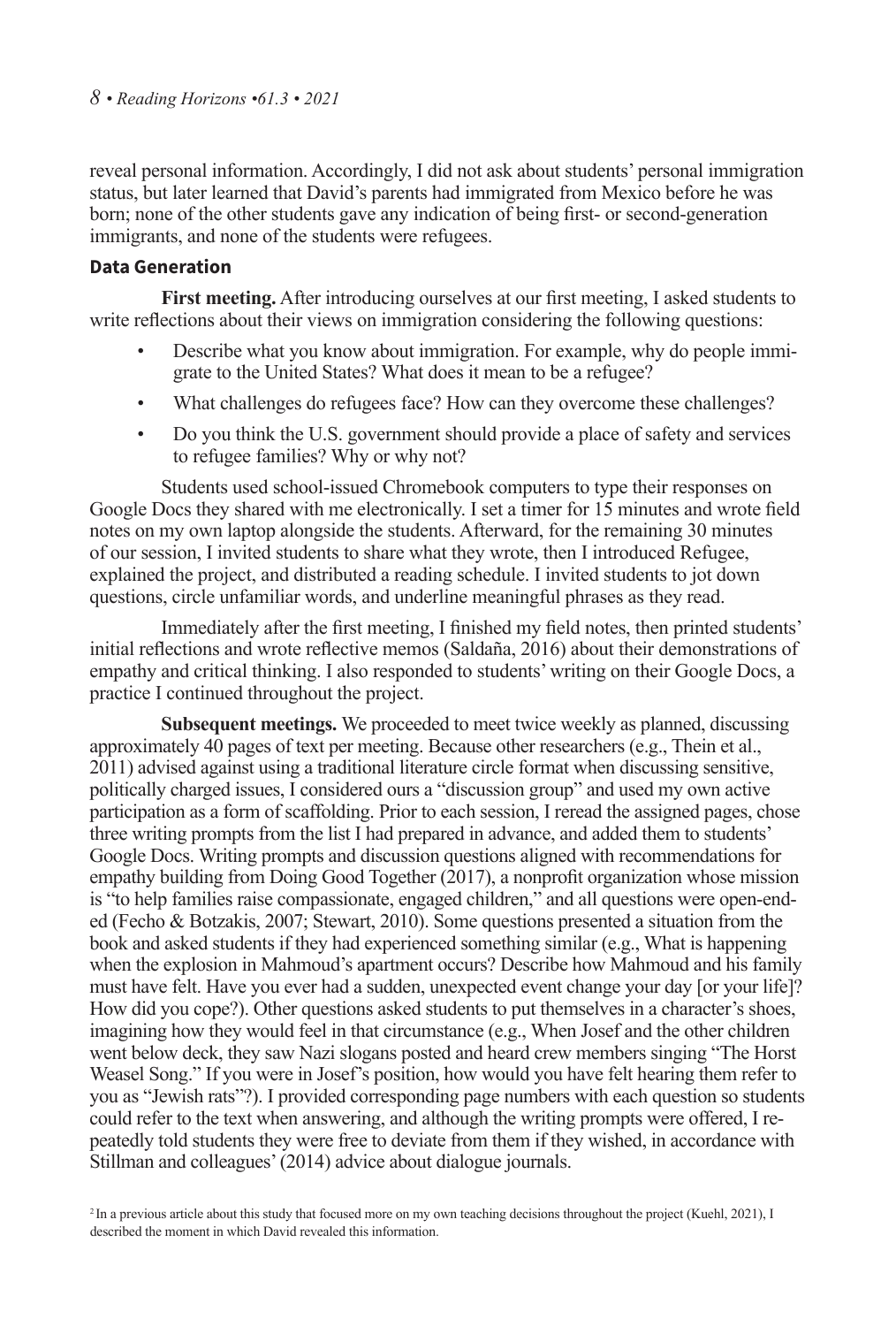After each session's writing time (15 minutes), I offered students the opportunity to share their thoughts about what they had written, then I continued to guide a conversation about the text for the remainder of the session (30 minutes). I invited students' questions and reflections, and I had with me the discussion points I had prepared previously in case I needed them to help move the conversation along. I also briefly defined unfamiliar words to enhance students' comprehension of the text. Following each meeting, I recorded field notes, wrote memos about the discussion and about students' writing, and wrote short responses on their Google Docs.

**Final meeting.** On our last day, I asked students to respond in writing to the following questions:

- What did you learn about refugees after reading this book?
- Did reading this novel help you feel more connected to the experiences of refugees? How?
- How does the U.S. government treat refugee families? Do you think U.S. policies should be changed? Why or why not?
- Is there anything that you can do to help refugees? What might you like to try?

## **Assessment of Empathy**

To determine whether participating in the project would have an impact on students' empathy, I created a rubric (Table 2) to use in assessing students' dialogue journal entries. Table 2

|                                               | Minimal $(0-1)$                                                                                                                                                                                                                                                                             | Moderate (2-3)                                                                                                                                                                                                                                                       | Strong $(4-5)$                                                                                                                                                                                                                                                          |
|-----------------------------------------------|---------------------------------------------------------------------------------------------------------------------------------------------------------------------------------------------------------------------------------------------------------------------------------------------|----------------------------------------------------------------------------------------------------------------------------------------------------------------------------------------------------------------------------------------------------------------------|-------------------------------------------------------------------------------------------------------------------------------------------------------------------------------------------------------------------------------------------------------------------------|
| Demonstration<br>of empathy                   | Minimal expressions<br>of empathy toward<br>immigrants,<br>refugees, and/or<br>story characters are<br>present, OR an overt<br>lack of empathy is<br>demonstrated.                                                                                                                          | Moderate expressions<br>of empathy toward<br>immigrants, refugees,<br>and/or story<br>characters are present.                                                                                                                                                        | Significant expressions<br>of empathy toward<br>immigrants, refugees,<br>and/or story<br>characters are present.                                                                                                                                                        |
| Critical<br>thinking/<br>critical<br>literacy | Reflections<br>demonstrate minimal<br>critical thinking and/<br>or critical literacy<br>skills (e.g., viewing<br>story events from a<br>single perspective,<br>demonstrated lack<br>of understanding of<br>power imbalances,<br>no connections<br>made between the<br>story and real life). | Reflections<br>demonstrate<br>moderate critical<br>thinking and/or<br>critical literacy skills<br>(e.g., beginning to<br>view story events from<br>two perspectives,<br>awareness of power<br>imbalances, making<br>connections between<br>the story and real life). | Reflections<br>demonstrate strong<br>critical thinking and/<br>or critical literacy<br>skills (e.g., viewing<br>story events from<br>multiple perspectives,<br>unpacking power<br>imbalances,<br>making significant<br>connections between<br>the story and real life). |

*Dialogue Journal Rubric*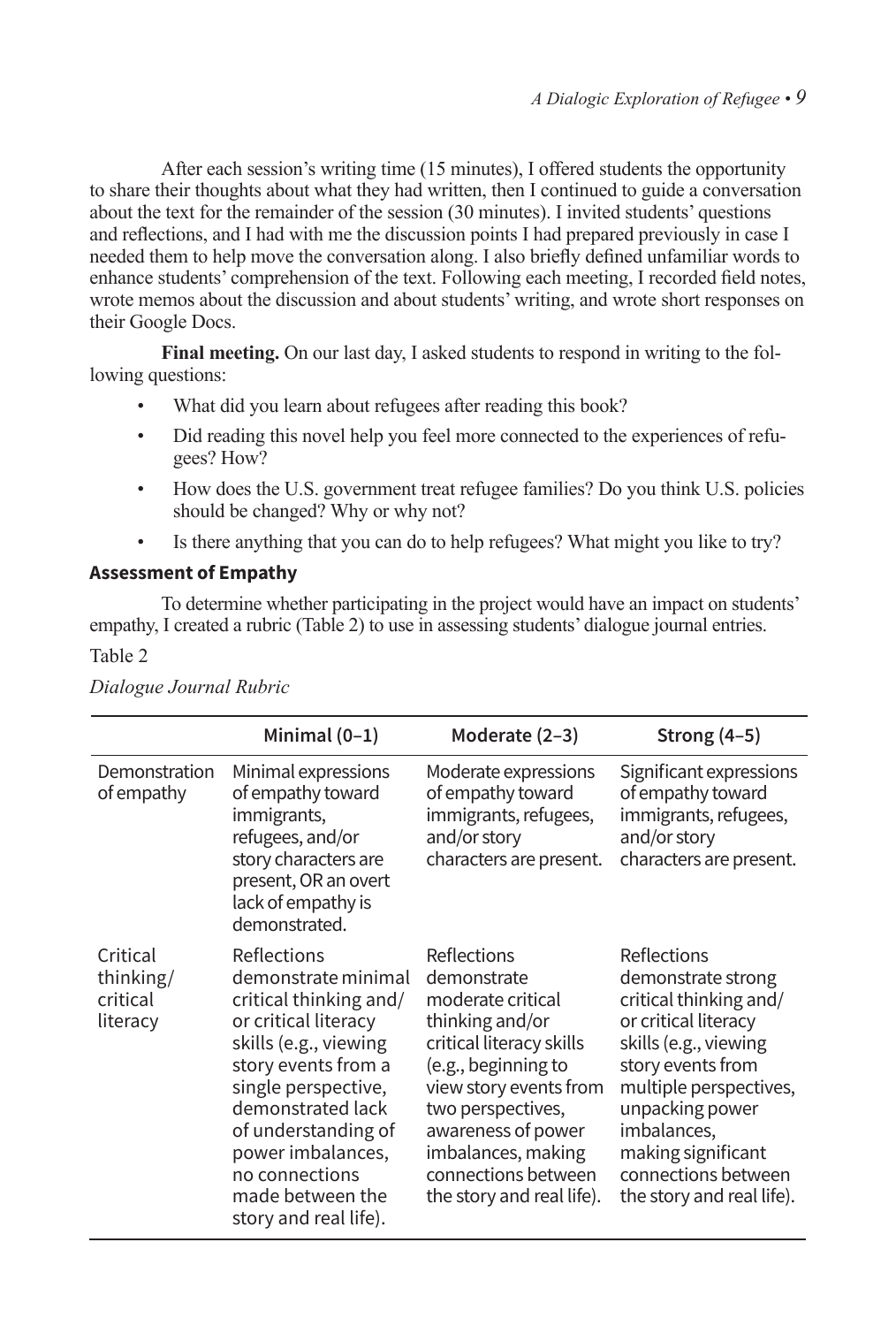## **Data Analysis**

At the conclusion of the project, I conducted a thematic analysis (Braun & Clarke, 2006) of students' writing and my own field notes to evaluate students' empathy and critical thinking with regard to immigration. In a previous article (Kuehl, 2021), I focused primarily on my own field notes and memos to better understand the "teacher moves" I made while attempting to enact a critical pedagogy. In this article, I focus more specifically on the students' dialogue journal entries, though some explication of our verbal discussions is included.

To determine whether students' expressions of empathy and critical thinking may have increased as a result of the project, I used the simple rubric I created (Table 2) to assess students' dialogue journal entries. Recognizing the need to establish reliability for the rubric, I asked a fellow teacher to rate 20% of the students' writing samples, and upon comparing our scores, I found that we came within one point (on a 5-point scale) 79% of the time, which was enough consistency to validate my rubric as an assessment instrument for the purposes of this project (Stemler, 2004). We resolved instances of disagreement through discussion (e.g., the other teacher had assigned lower scores for some elements if the student did not answer all of the questions, but then I explained that I had not required/expected students to address each question in their responses).

I next entered students' dialogue journal entries into a data table that included the writing prompts to which they responded. Having already read the responses, I had a general idea of what students had written, so I established six a priori codes (Saldaña, 2016; see Table 3) applicable to my inquiry.

| × |  |  |  |
|---|--|--|--|
|---|--|--|--|

| Code                                                        | <b>Abbreviation</b> |
|-------------------------------------------------------------|---------------------|
| Expressions of empathy: Showing compassion                  | E:C                 |
| Expressions of empathy: Comparisons to their own lives      | E:OL                |
| Story comprehension: Solid understanding of story events    | SC:U                |
| Story comprehension: Misunderstandings                      | SC:M                |
| Real life: Solid understanding of historical/current events | RL:U                |
| Real life: Misunderstandings                                | RL:M                |
|                                                             |                     |

*A Priori Codes and Abbreviations*

I coded each line of each response, occasionally applying two codes to the same phrase (for example, in Session 4, Tanner wrote about the Nazis' desire to have only one race; I coded this line as both SC:U and RL:U because it reflected Tanner's understanding of both the story and of real-life historical events). Then, I copied and pasted the coded phrases into a new table, organized by code.

Next, I reread my field notes and excerpted passages that pertained to the established codes, looking especially for accounts of student utterances indicative of empathy and critical thinking. I organized them by code into a separate table, then I reread both tables,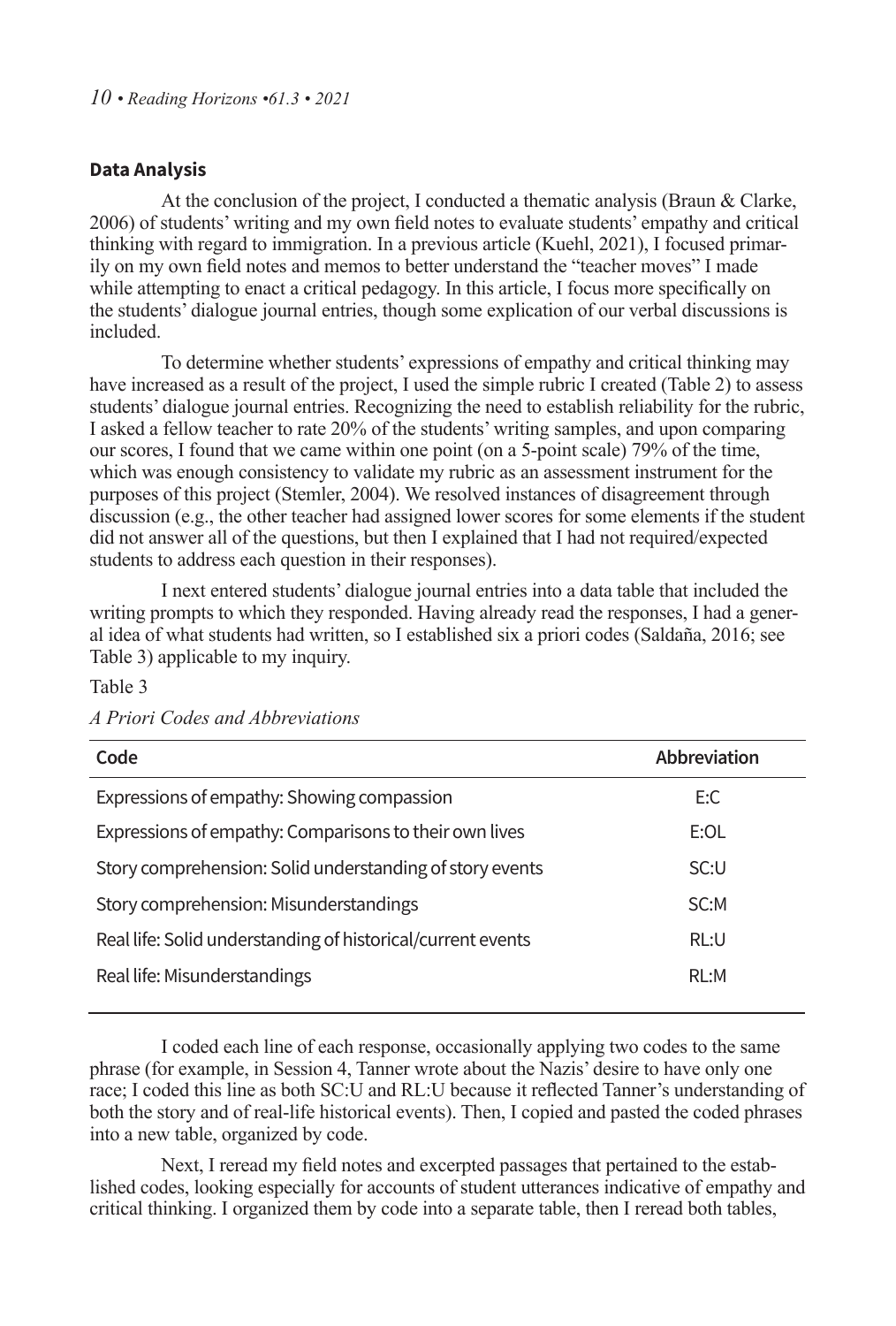jotting notes in the margins. From those notes, I discovered five salient themes, and my findings are organized accordingly.

## **Findings**

This study was an examination of sixth-grade students' responses to *Refugee*, a novel about three fictional teens—Mahmoud, Isabel, and Josef—who are each seeking refuge in a new place due to conflicts in their countries of origin (Syria, Cuba, and Germany, respectively). I hoped to discover whether the use of writing prompts and discussion questions would aid and/or hinder students' development of empathy and critical awareness. In doing so, I found that students (a) gained critical knowledge about historical and present-day events, (b) showed compassion for refugees and believed the U.S. government should provide them with more assistance, (c) empathized with story characters but realized they could never fully understand their plight, (d) demonstrated partial understanding of complex problems, and (e) thought critically about authorial choices when faced with disruptions in their assumptions about story structure.

## **Gaining Critical Knowledge**

Though current U.S. policy on immigration was not addressed in this book, I wanted students to consider how their own government treated immigrants and refugees with the hope that reading about Josef, Isabel, and Mahmoud might help them develop empathy and a compassionate stance toward people in crisis. On the first day, however, I realized that although the students had heard of immigration, they had no schema for the word *refugee* despite there being a fairly large refugee population in their community. Consequently, I offered a brief definition during our first session as they began writing their responses, and each student wrote something very similar to what I had told them, illustrating the power I had in conveying information (Hope, 2018; Kuehl, 2021).

Concurrent with this study, the students were learning about the Holocaust in their history class, thus gaining knowledge from other sources (Botelho & Rudman, 2009) about the historical context of Josef's story alongside their reading of *Refugee*. As a result, they came to each discussion session reporting new, devastating information about Hitler's treatment of the Jews. Students' developing background knowledge helped them comprehend events occurring in the novel; simultaneously, reading Josef's fictional story helped them better understand the real-life historical events. Our discussions clarified certain facts, like the way non-Jewish German youth were compelled to serve in Hitler's Youth Army, and the novel's descriptions of Josef's bar mitzvah and a Jewish funeral at sea provided more information about Jewish culture and traditions. And seeing how Josef's father became consumed with paranoia after returning from Dachau helped the students appreciate just how horrifically Holocaust victims had been treated.

With the other two storylines, students had virtually no background knowledge from which to draw when discussing why Isabel's family needed to flee Castro's Cuba and why Mahmoud's family had to escape Syria and the terror caused by President Bashar al-Assad; they had simply never heard of either situation. Therefore, I needed to explain enough for the students to follow along with the story, and I was acutely aware of the power my words held as essentially the sole source of information about both events (Hope, 2018; Kuehl, 2021; J. Y. Park, 2016). Had time allowed, it would certainly have been preferable to engage the students in further research, per the critical multicultural analysis framework (Botelho & Rudman, 2009).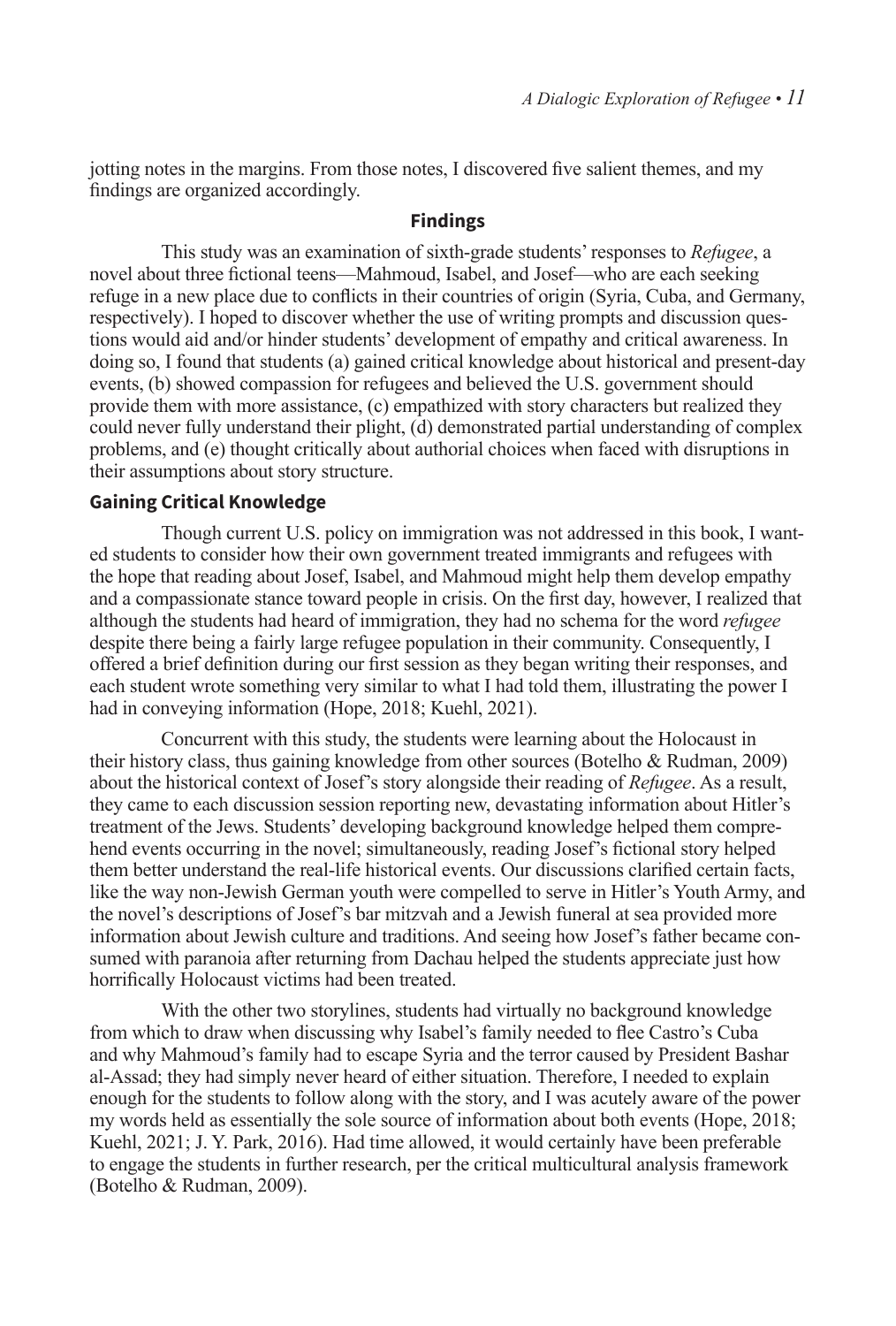## *12 • Reading Horizons •61.3 • 2021*

## **Showing Compassion for Refugees and Desiring Change**

Throughout the project, students exhibited abundant compassion toward refugees. In their initial responses, for example, Jabree wrote that refugees are "people just like us," and Asanti wrote that "refugees are facing so much and need support." Similarly, David wrote during Session 8, "refugees should not be treated like prisoners. [They] should be treated nice and fair like any other person living on this planet we call earth." In fact, no student said or wrote anything during the project that could be construed as having any animosity toward immigrants or any lack of caring or compassion.

Across the project, I found that the students' average empathy and critical thinking scores stayed relatively steady, each with a general upward slope (see Figure 1).

## Figure 1

*Average Scores on Dialogue Journal Rubric*



However, I realized that the content of students' writing depended largely on the writing prompts I presented to them. Students would have had more of a chance to show empathy, for example, on a question about how the characters must have felt when they had to leave all their belongings behind when fleeing their homelands (Session 3) than on a question that asked them to describe the tent city Mahmoud and his family came across when entering Turkey (Session 4).

In light of the upward slope with regard to critical thinking, I reviewed the writing prompts I offered for each session, and I do not necessarily think the prompts given toward the end were more suited to elicit critical thinking in the way I described it on the rubric (i.e., viewing story events from multiple perspectives, unpacking power imbalances, and/ or making significant connections between the story and real life). Instead, I believe the increase in scores may be attributed to the students' evolving knowledge of the situations depicted in the book as the project proceeded. For example, in Session 2, I asked students to consider why Mahmoud didn't help a boy he saw being robbed on the streets of his hometown, Aleppo. At this point, the students likely did not understand enough of the unfamiliar situation to see multiple perspectives (e.g., that the boy being robbed needed help, but that Mahmoud's interference—because of the power imbalance between himself and the older boys—would likely not have helped at all and only caused more suffering). After having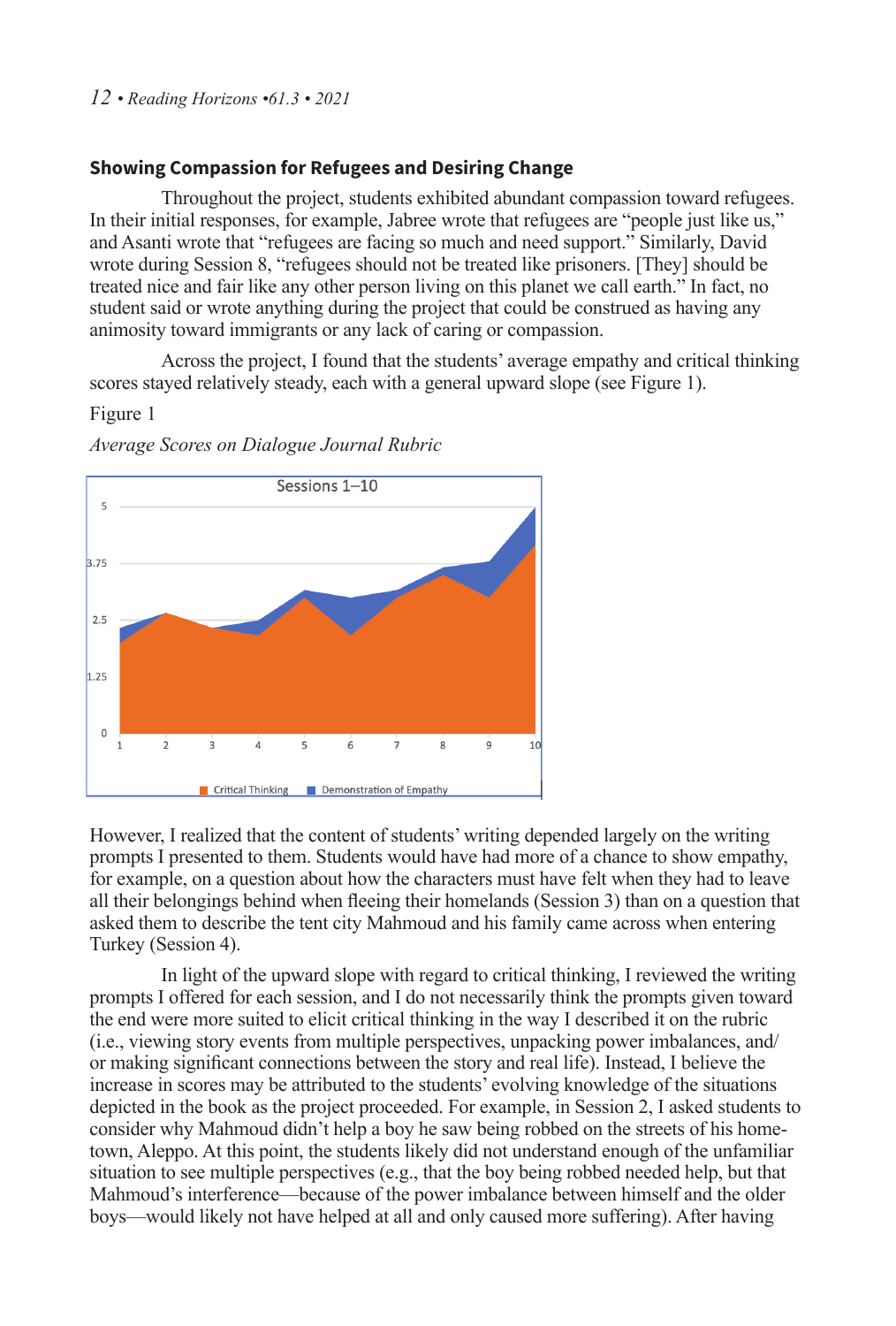been engaged in the story for several weeks, however, students' increased familiarity with the complex situation Mahmoud faced may have positioned them to respond more critically to a question posed in Session 8 about whether refugees like Mahmoud, who broke the law by crossing national borders illegally, should be treated the same as other prisoners. Whereas they responded from a singular perspective to a similar question near the beginning of the project (e.g., that all people who break the law should face the same consequences), they considered the question from multiple perspectives later in the project (e.g., that the laws may have been unfair to the refugees, or that they were forced to break the law to try to save their families' lives and thus should not be severely punished).

Regarding a desire for change in U.S. policies, students were aware of the then-current president's desire to "build the wall" to keep out immigrants, and none of them seemed to agree with his position (as evidenced, at times, by students shaking their heads and rolling their eyes when his policies were mentioned). Though a few students acknowledged that some Americans felt threatened by the perceived danger immigrants might bring, all six students, when asked, said they believed the government should do more to help refugees. Tanner, for example, wrote in her initial reflections that the United States

should provide safety, homes, and food to the refugees because you never know what happened to them. They could be terrified because of what happened back in their country, so the government should give them what they need to stay here while this madness is happening in their country.

Especially since I was a guest in the school and not the students' own teacher, I took care not to present my own political opinions as facts (Kuehl, 2021); however, I felt it was appropriate to report immigration-related news that happened during the course of our project. For example, when Mahmoud's family tried to cross through Hungary on their journey to seek asylum in Germany, they encountered Hungarian soldiers installing razor-wire fencing to block Syrians from crossing their borders. During the discussion of this section (Session 8), I told students about a news report I saw that morning featuring Donald Trump touring a newly installed barrier at the U.S.-Mexico border that included razor-wire deterrents (CBS News, 2019). In it, Mr. Trump declared that the United States was "full" and that many of the people claiming to be refugees were "gang members" trying to enter the United States as part of a "scam." Just days earlier, he had threatened to close the entire southern border (Tankersly & Swanson, 2019), and I relayed this information as well. Just before the project's end, Attorney General William Barr announced anyone entering the United States outside of designated checkpoints "must" (not "may," as was indicated by previous policy) be detained until a decision was made about their legal status (Romo & Rose, 2019). Since Mahmoud and his family were likewise detained in a facility that seemed very much like a prison, I felt it was prudent to inform students that similar events were happening in our own country in real time.

When I asked on the last day, "How does the U.S. government treat refugee families?" students gave definitive answers. Tanner wrote, "They treat them awfully and people should stand up for what is right." Katie wrote, "People in the government don't know their struggles. They think refugees are here . . . to cause conflict when that really isn't the case at all." Though I had not mentioned the events of the previous summer (when families were separated at the border and children were kept in cages), David wrote, "It is unfair that [refugees] go through struggles and we still treat them like animals in a cage." He was likely referring to a scene in *Refugee* when soldiers at the Hungarian detainment facility threw rations to asylum seekers as if they were dogs, but the similarities between David's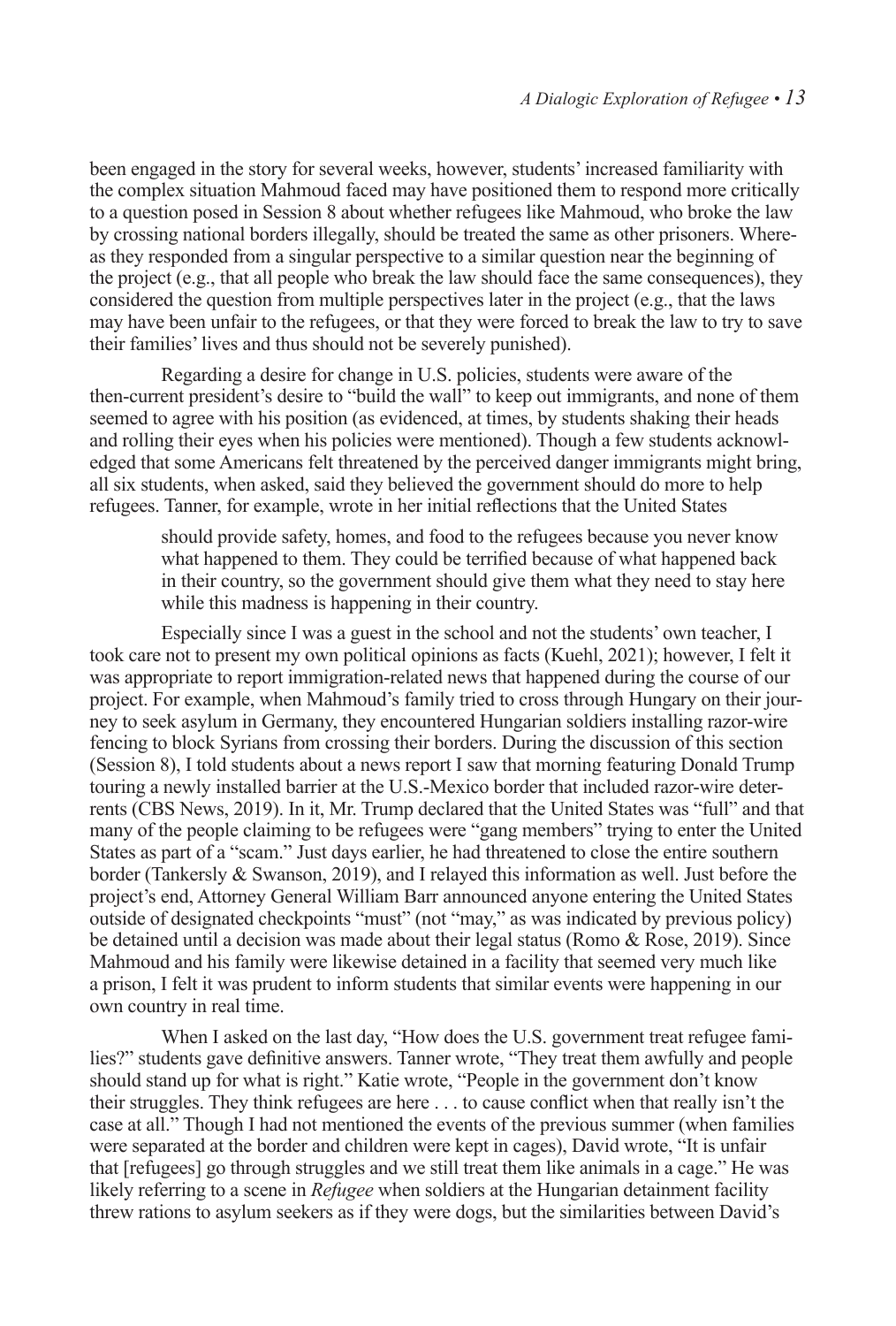response to this fictional account and news reports from the summer of 2018 in the United States (Desjardins et al., 2018) were nonetheless striking. Jabree's response was most blunt: "I think the government treats refugees like trash."

## **Realizing Understanding Has Limits**

Throughout this project, students showed compassion toward refugees and an understanding of the common humanity between themselves and both real and fictional refugees. They acknowledged the hardships endured by refugees and recognized refugees would not choose to make dangerous journeys like those described in the novel if they had any other options. Students also demonstrated empathy by relating to the story characters on a personal level—by putting themselves in characters' shoes and describing how they would feel in similar situations. For example, when I asked students if they had any big dreams for their lives, like Isabel's friend Ivàn, who wanted to become a professional baseball player, they shared their dreams of becoming a math expert, a cosmetologist, and a student at the University of North Carolina. When I asked what special possession they would hate leaving behind if they had to vacate their home suddenly (like Isabel had to leave her beloved trumpet), they mentioned a bicycle, a piano, a stuffed bear, and a locket necklace. After we read the section where Mahmoud and his family were reunited after having lost one another (Session 6), Tanner wrote, "I felt relieved because if my family was separated, I would be freaking out because you like love them and stuff, so you would miss them."

In the novel, there were times when each of the main characters wished to remain invisible, yet other times when they longed to be seen. When I asked students if they could relate to these feelings (Session 2), David wrote, "Sometimes I want to be invisible because I feel shy most of the time," a shyness that was evident throughout the project. In his final reflections (Session 10), Asanti shared how he, too, felt "like Mahmoud at the beginning of the story—I'm under the radar." In describing himself as "just a sixth grader who can't even speak loud enough for others to hear me," Asanti revealed a sense of powerlessness in the face of refugee suffering, a sentiment shared by each of the novel's main characters.

Students expressed a desire for people in power to think about how they would feel in situations experienced by refugees. For example, in her response for Session 9, when I asked whether students thought U.S. citizens should help refugees the way Austrians did in the novel, Jabree wrote,

If you were in need of food, water, and other supplies and places to sleep, I'm pretty sure you would try to go to another country where you [would be] in good hands and people [could] care for you and your needs, especially if you had toddlers and children with you.

Similarly, when I asked students what they thought of the smugglers who provided items to the Syrian refugees at exorbitant costs, Jonae wrote, "People who help others that are desperately in need shouldn't expect so much from them in return. [They] should be more concerned about their safety instead of the profit."

Overall, although students empathized with characters in the novel, they showed maturity in expressing an inability to ever truly understand what victims of great suffering had experienced and an acknowledgment of the privilege they had as Americans. In her final reflections, for example, Jonae wrote,

I will never be able to fully understand it, how bad they felt and how hard it was to let someone go they really loved, trying to make their way to freedom. I will never be able to feel that type of way because I live in a society where I don't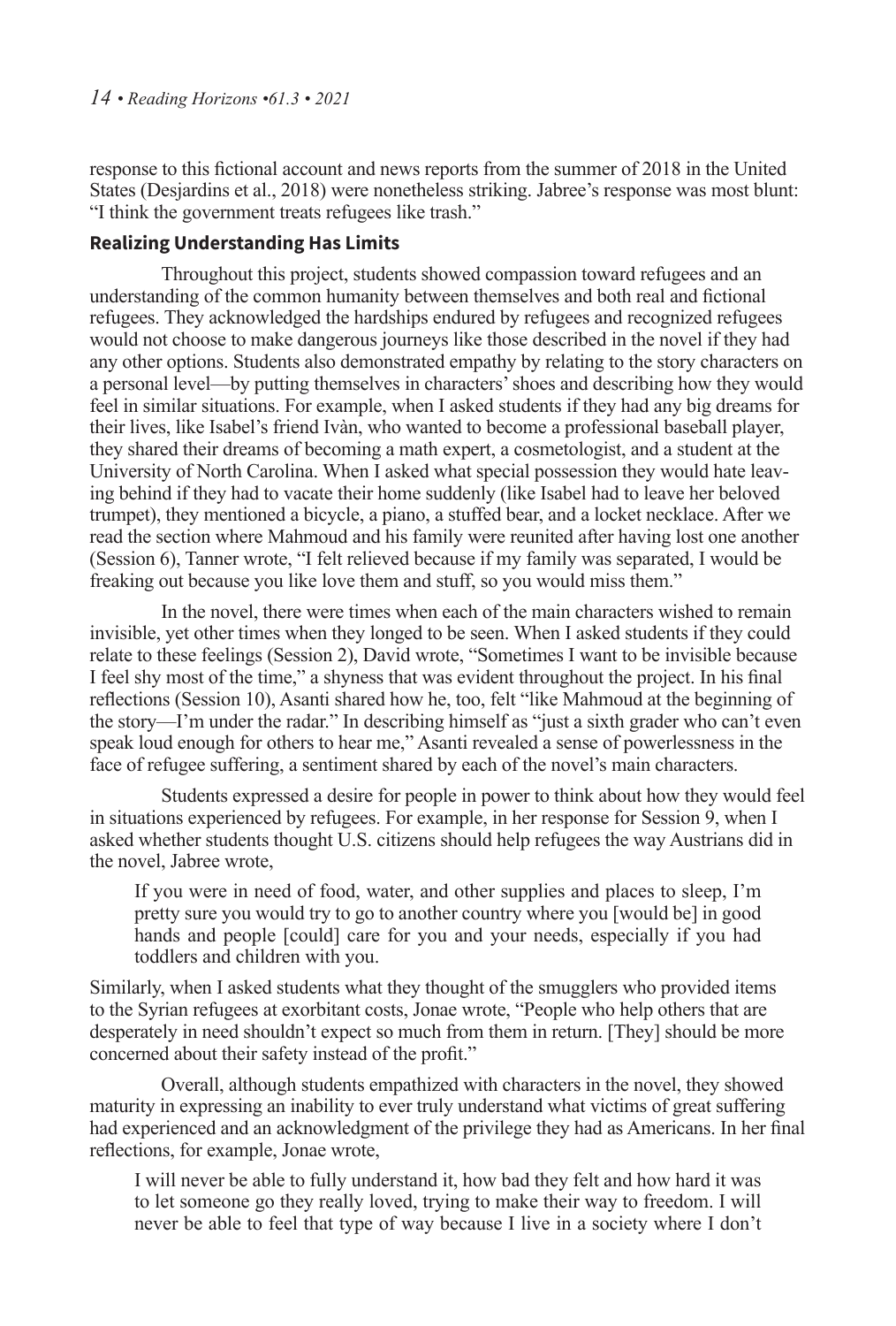have to worry about those type of situations. I am so lucky I live in the type of environment I do live in.

#### **Partially Understanding Complex Problems**

Throughout the study, students seemed to understand, for the most part, the complex decisions characters in the story faced. For example, during a scene where an inspector was coming through to ensure all the Jewish passengers aboard the *St. Louis* were healthy enough to disembark in Cuba, Josef's father started to panic. Realizing his father's demonstration of mental illness could cause him to (eventually) be sent back to a concentration camp, Josef slapped his father and told him, untruthfully, that the inspector was a Nazi soldier and he must remain perfectly calm or face immediate arrest. In her response (Session 5), Jonae wrote, "I don't think it's right to smack an adult in the face, out of respect. But, in that situation, Josef knew he had to get his father back in shape." Katie agreed: "It was the only thing he could do in the moment." Jabree, too, felt it was the right choice in the moment, but she also recognized the hurt Josef had caused when, later, his father realized Josef had lied: "Josef felt like he had broken a very, very bad promise and lost his dad's trust. Josef felt disappointed he had let his father down." Perhaps with more age and experience, students would have been able to articulate the impossible position Josef had been in when both his mother and father were unable to fulfill their parental duties while the threat (and real, unimaginable danger) of the Nazis was ever present. Though Josef did feel incredibly guilty for misleading his father after he had suffered such trauma, the power differential between a 13-year-old Jewish boy and the enormity of Hitler's influence was far too much to overcome, and I was not certain the students fully comprehended that dynamic.

Another time, when Isabel's family chose to board a makeshift boat with their neighbors to begin a 90-mile journey across the ocean (Session 4), I asked students what factors were at play and whether they would have made the same choice. Tanner responded with a pro/con list: "Pros: her dad would be safe . . . they would have a better life . . . they would be able to get more food. Cons: you could die on the trip . . . all of their family [would be] in danger and not just her dad." Katie wrote, "I think I would've risked everything to try for a better life because I wouldn't want to live somewhere where I don't have food or where I can't do anything I want because of a dictator." Only Asanti said he would have stayed in Cuba to avoid the risk, but he did not address the likelihood of Isabel's father being imprisoned for having spoken out against Castro.

In Isabel's story, there was continuous conflict between her father, who would have faced prison in Cuba, and her grandfather, Lito, who did not think leaving Cuba was worth the risk. Once they started out on the journey, there was a harrowing moment when Lito yelled for the travelers to turn on a light so an approaching tanker vessel would see them and avoid smashing into their tiny boat. Papi, Isabel's father, refused to do so because of the certainty that the sailors aboard the ship, if they saw the travelers, would capture them and send them back to Cuba. During our discussion (Session 4), Jonae wondered why they didn't turn on the light and hope the other boat would see them and let them continue on their way, so I had to clarify that under maritime law, the sailors would have been compelled to take them aboard their ship if they were seen. Later (Session 8), when the group had almost reached the Miami coast but the U.S. Coast Guard threatened to capture them, Lito jumped into the water, knowing the sailors would have to save him from drowning, giving the others just enough time to swim to shore and land in the United States with "dry feet." When discussing this section, some of the students said this was a good choice, in part because the family could always reunite with Lito later on. Realizing they did not grasp the full extent of the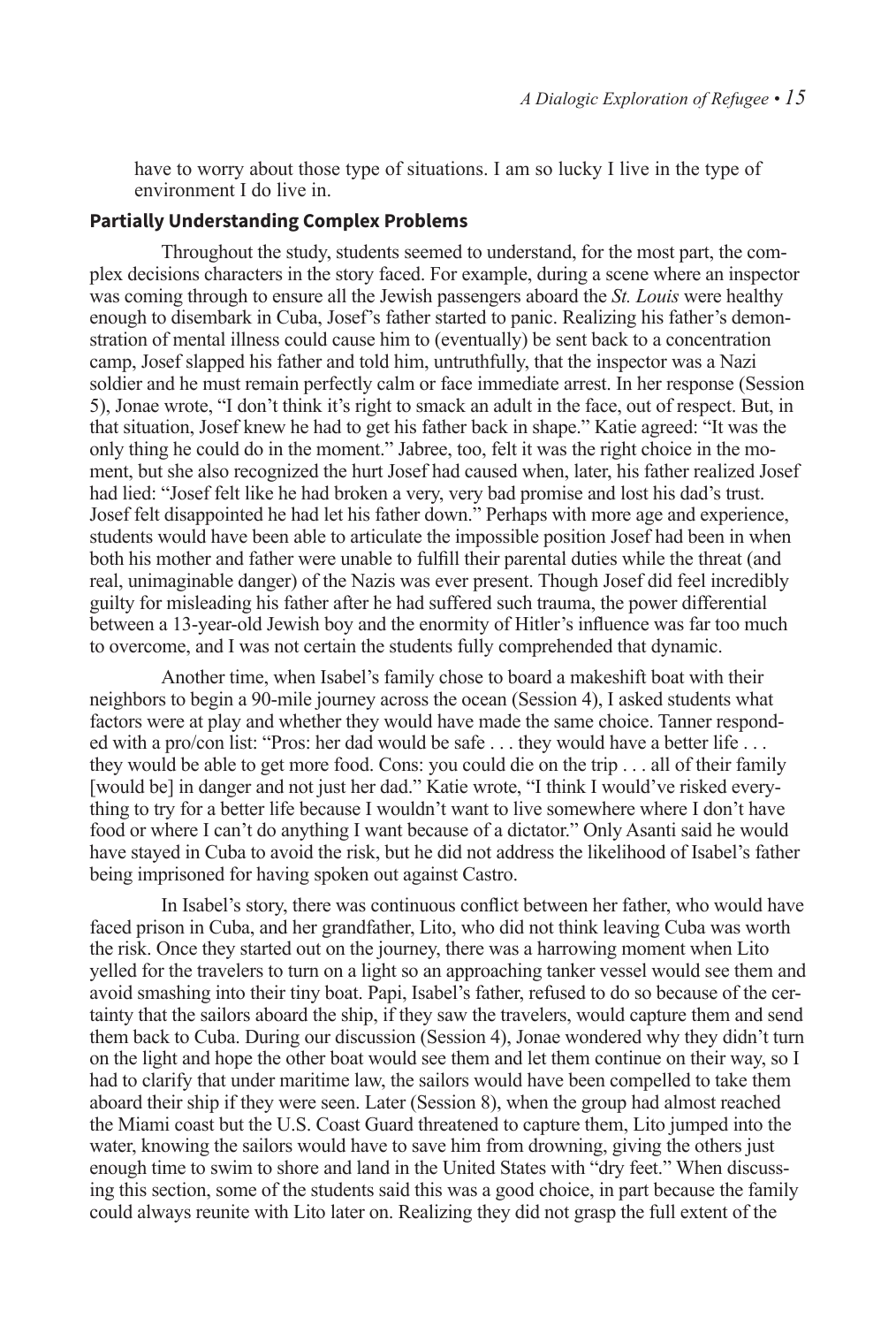grandfather's sacrifice, I had to clarify that due to his advanced age and the restrictions against travel between the United States and Cuba in the 1990s, there was almost no chance Isabel and Lito would ever see one another again.

In our final session, when I asked students if there was anything they could do to help refugees, most of them mentioned donating food and blankets and helping them find shelter. Tanner mentioned writing letters and starting a protest, and Jonae wrote of her intention to grow up and schedule "a one-on-one conversation" with the future president of the United States to ask him or her to support refugees. In an impassioned final plea, Jonae pointed out that eventually, America's "cup" will be full "and reached its point where you can't fill it up anymore, then there [would be] no other way we could take in refugees," at which point the president could sign an "agreement paper" with another world leader to purchase more land to house them. Her words made me realize she had likely been picturing all along that the reason some Americans did not want to welcome refugees was purely a matter of a space deficit.

## **Thinking Critically About Authorial Choices**

During our discussions, I often asked students to predict what would happen next in the novel. Specifically, did they think the characters would reach their destinations? Though the descriptions of crossing the ocean in both Isabel's and Mahmoud's stories were quite terrifying, the students reported not feeling too concerned about the protagonists' survival. When we finished one section of text (Session 5) with a cliffhanger that left Mahmoud in serious peril at sea, Asanti, with his book held open and pointing to the second half, said that he knew Mahmoud would be OK because, as we could see, there was a lot of story left to tell. When Mahmoud's baby sister, Hana, was separated from the family during that experience, most of the students, like Jabree, predicted that "the family will reunite with Hana and they will all be back together again." David, in fact, wrote, "I think she survived because most books end with a happy ending."

Much to the students' surprise, the book ended without revealing what had happened to Hana, but the students held out hope that the family would reunite one day. According to Botelho et al. (2014), such an "open closure" to a story aligns with critical multiculturalism in that it "creates a space to question the ideologies embedded in the story" (p. 45). A bit earlier in the novel, however, the students' assumptions about the way stories should work were completely disrupted when Isabel's best friend, Ivàn, was killed by a shark shortly before the group would have reached the United States. "I was surprised," wrote Jabree, "because I thought the Castillos and Isabel's family were going to be surviving refugees . . . instead of a sad ending where Ivàn dies and [does] not live with his best friend." Tanner expressed feeling as though the author had violated an unwritten agreement not to include a major character's death in a children's novel. "I was scared," she wrote, because "you never know who could die next." When I asked students why the author chose to include this incredibly tragic event rather than providing the happy ending they had expected, Asanti wrote, insightfully, "I think they included this to show you how hard, serious, and devastating this actually is, and to show you this isn't a joke."

Perhaps even more shocking to students was the fact that one of the protagonists, Josef, also did not survive to the end of the book. Though he made it to France with his mother and sister, Hitler invaded that country shortly thereafter and Josef was captured by Nazi soldiers and sent to a concentration camp, where he died. Josef's narrative leaves off at his capture, but we learned through his sister, Ruth, speaking to Mahmoud decades later (Session 9), that Josef sacrificed his life to spare hers. When I asked students what they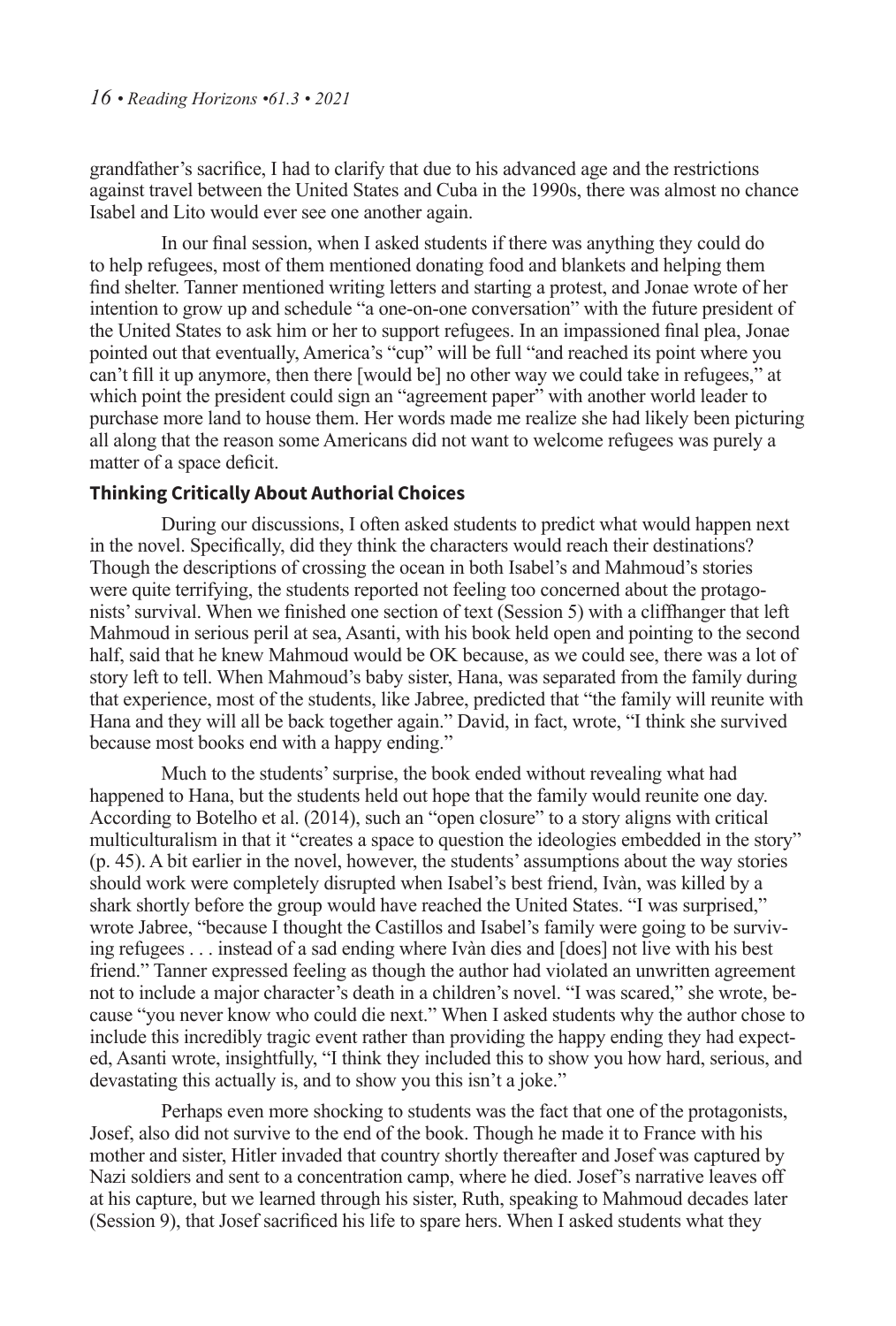thought of this ending, they were sad Josef had died, but they expressed satisfaction at the concession that, as Asanti put it, "at least Ruthie did make it and is still alive." Jabree went a step further: "Ruthie was OK and lived a happy life with her husband knowing she made it . . . because of her family . . . they all sacrificed everything for [her]. From all of this long journey, she was the one who had made it to the freedom land."

The students were unanimously pleased with Refugee's ending, when Mahmoud's family makes it to Germany and ends up meeting Ruth, Josef's now-elderly younger sister. It was true that Ruth showed Mahmoud photos of her children and grandchildren, and she did seem to have lived a fulfilling life despite having lost her parents and brother, devastatingly, in the Holocaust. Still, it occurred to me that in pointing out Ruth's "happy" ending, the students might not have appreciated the long-term effects of the trauma endured by the story characters. Isabel's story ends on a similarly positive note, with her family building a new life together in the United States. The students felt pleased with this conclusion, though Katie, Jabree, and Jonae mentioned their continued sadness at the loss of Lito and Ivàn. David, who also approved of the ending, wrote that Isabel would become "confident" in the United States, and she would be more prepared "to handle a journey called life."

## **Discussion**

With this project, I aimed to discover how students would respond to a novel depicting the experiences of refugees and how writing prompts and teacher-designed questions might help (or possibly hinder) students' development of empathy toward refugees and a critical awareness of the underlying power structures affecting their circumstances. I found that students engaged in rich, meaningful discussions centering around the situations presented in the novel. By considering the power imbalances at play in each of the three storylines (Bothelo & Rudman, 2009; Bothelo et al., 2014) and by viewing story events from multiple vantage points (Lewison et al., 2002), students demonstrated their ability to think critically about immigration, especially with regard to refugees, a discovery that aligns with other scholarship about sharing literature about immigrant and refugee experiences (e.g., Braden, 2019; Hope, 2018; Maloy, 2016; Papan & Peach, 2021). However, there were a number of lessons learned that I want to share with other teachers.

## **Building Background Knowledge**

While the students entered the project with abundant compassion for others, true empathy can come only with understanding (Kidd & Castano, 2013; Mar & Oatley, 2008). Having begun with little to no background knowledge about Cuban and Syrian refugees, the students certainly learned a great deal about these groups of people and their circumstances, and their empathy seemed to increase correspondingly. Though there was much the students did not yet understand about the plight of refugees, reading this novel and participating in dialogic conversations gave them a strong foundation upon which to build. In one salient example from Session 3, Tanner asked why Mahmoud's family was trying to get to Germany from Syria when Germany was clearly such a bad place. I was very glad she asked because I had not otherwise thought to clarify that political situations change over time and that Germany was a "nice" country now.

Because I had not realized how much the students would need me to explain about the historical circumstances grounding each storyline and the unfamiliar words used, I did most of this teaching "on the fly." But as Mevissen (2017) warned, "getting too caught up in the teaching of 'vocabulary' may prevent students from focusing on the bigger ideas of empathy and social justice" (p. 65). Throughout the study, I wondered whether the need to "transmit" (Freire, 1970) information to students in this way detracted from this project's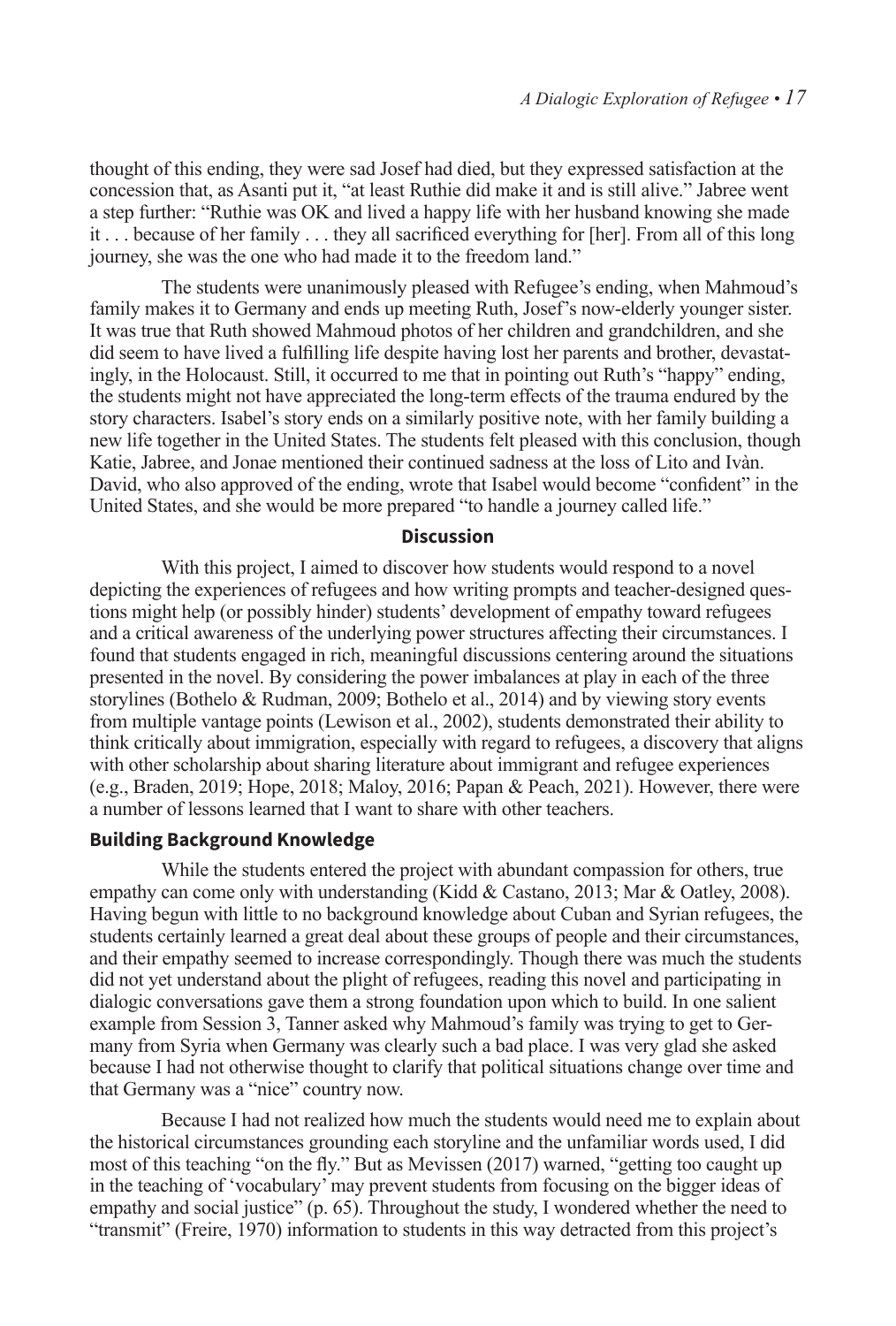salience as a true enactment of dialogic pedagogy, a tension I explored more thoroughly in a previous article (Kuehl, 2021) and that other scholars have discussed as well. For example, Hope (2018) wondered if the teachers in her study were filtering the information provided in the books they read aloud to children to a degree that may have limited students' access to the text itself. Conversely, J. Y. Park (2016) and the teacher with whom she was working wondered if they may have limited their students' access to the text by not providing enough background information.

While finding the "just right" amount of support to provide may continue to be a challenge for literacy teachers attempting to enact a dialogic pedagogy, I suggest other teachers develop a strategic plan for building background knowledge before, or alongside, the reading of this and other books about social justice issues. Botelho et al. (2014) recommended sharing alternate texts pertaining to historical events being depicted in stories so students can juxtapose and analyze their respective representations in order to "generate intertextual ties, connections, disconnections, and questions" (p. 43). Students could work together in small groups or as a class to research and present information about the culture and economies of the various groups represented, highlighting why people belonging to each eventually became refugees.

## **Acknowledging Power**

Malcolm and Lowery (2011) wrote that in allowing readers to assess the representations of power in a work of literature, critical multicultural analysis can "unmask dominant ideologies so [readers] may connect textual messages with issues of social change and justice" (p. 46). Throughout the project, I avoided directly connecting the actions of Donald Trump and the "fascist dictators" (as Jonae repeatedly called them in her writing) featured in the novel because (a) it would not have been appropriate in light of my role as a guest in the school and (b) in line with critical literacy pedagogy, I wanted to allow students the opportunity to make those connections for themselves. During our discussions, students showed that they readily picked up on the similarities in behavior among Castro, al-Assad, and Hitler. They noticed each leader in the novel lacked a sense of humanity when they let people starve (Castro), allowed bombs to destroy their homes (al-Assad), and placed them in concentration camps (Hitler). In one discussion (Session 9), after I had described the latest immigration policies rolled out by the Trump administration, Jonae said, "I guess it really just depends on who's in charge," indicating what seemed to be a newfound awareness of the powerful influence political leaders have in the lives of everyday people like the young characters in *Refugee*, even in the present-day United States.

Among the many lessons I learned throughout this study, I came to understand the project was somewhat hindered by my unusual positionality as researcher and temporary teacher (Kuehl, 2021). I felt passionately about the promise I saw in the book and hoped I could share positive results that might help other teachers use it to combat the pervasive negative rhetoric about refugees. However, I failed to fully consider the level of trust that should have been established with the students and their school leaders before embarking on such a project. Even though their teacher reported that the students enjoyed working with me and the discussions we had were productive, my role as an "outsider" to the school—a guest—made it difficult for me to guide students in conversations that would have been truer representations of critical literacy and dialogic pedagogy (i.e., the discussions would have been more open-ended with less reliance on teacher-designed writing prompts and discussion questions; Fecho & Botzakis, 2007; Papen & Peach, 2021; Stewart, 2010). For example, as a guest teacher, it was necessary to refrain from delving too deep into students' personal lives, and this may have prevented more meaningful dialogic conversations that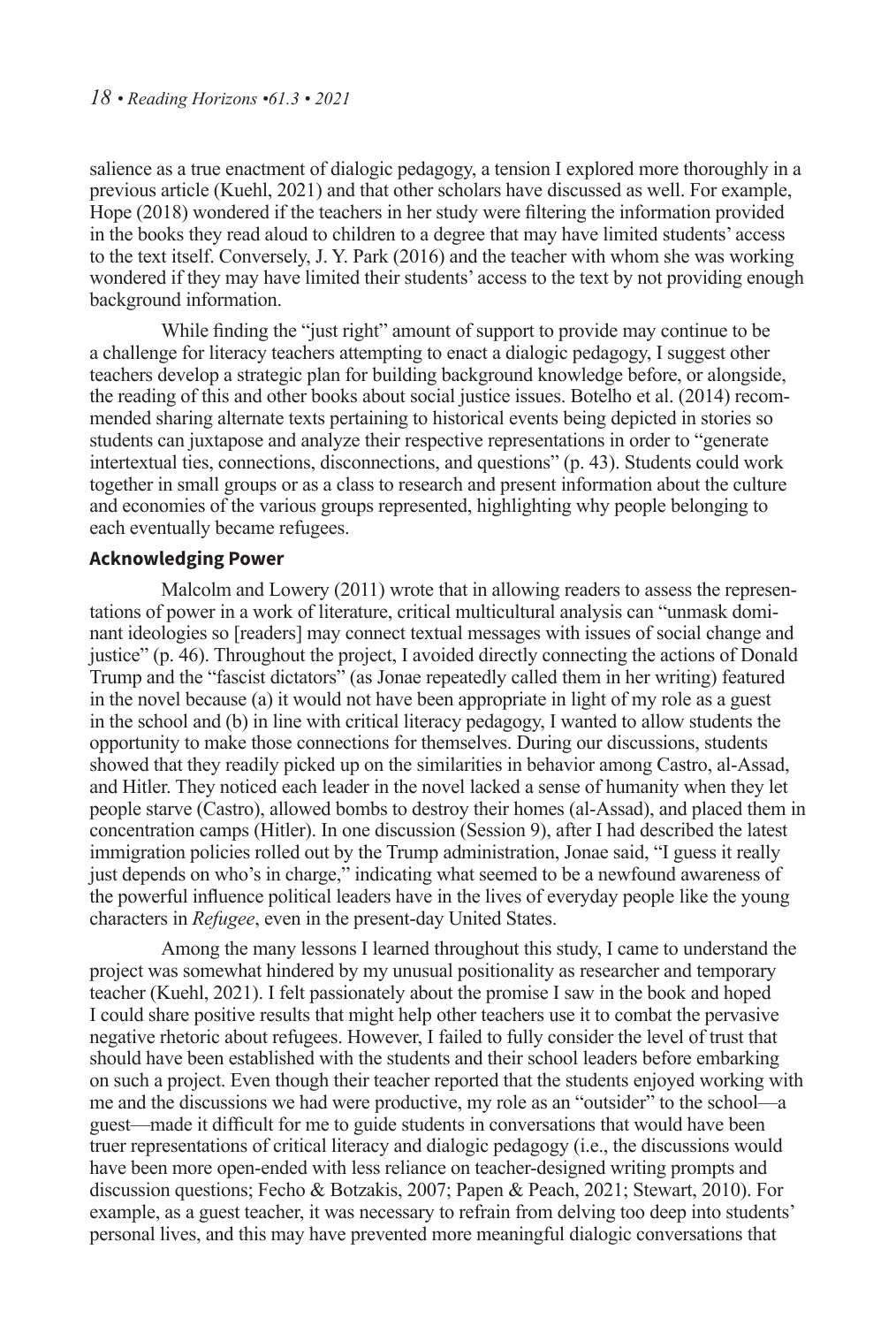could have provided insight into how their cultural backgrounds may have influenced their interpretations of the text (see Braden, 2019, for an example of guiding students to view texts about immigration through the lens of their own experience).

Further, although I had carefully crafted the writing prompts and potential discussion questions with neutrality in mind, there was a tension in trying to elicit empathetic responses while remaining true to Freire's (1970) critical pedagogy. In other words, because of the power imbalance between myself as (guest) teacher and the students, they may have felt the need to reply to my queries in the way they perceived to be expected and/or pleasing. My suggestion for other teachers is to plan this type of critical novel discussion after more trust with students has been established and to invite more questions from students (Fecho & Botzakis, 2007; Stewart, 2010), allowing them to respond to each other with less teacher input.

#### **Conclusion**

Throughout the project, Jonae proved herself a very intelligent, thoughtful student and talented writer, yet the innocence with which she approached solving the immigration crisis was quite revealing. In her final reflections, she argued, "America should be able to sign an agreement paper with another country to give us more land so we [could let] more refugees into America." It truly surprised me to realize that she had been thinking all along that the reason some Americans did not want to welcome refugees was purely because of a lack of space, and several other incidences reminded me just how much sixth graders are still learning about the world and the way people interact within it.

The innocent way students responded during the project made me think all the more about how we as a society can possibly expect children to process complicated social and political issues when they are still so early in their cognitive development. The nuances of the immigration debate, I believe, are just outside sixth graders' grasp, though they can hear the "build the wall" rhetoric every time they turn on the TV (or in the case of the students in this study, open their Chromebooks). Clearly, it is more important than ever for teachers to take advantage of the discussion opportunities provided by sharing high-quality novels such as *Refugee* to help scaffold students' understanding. Then, perhaps, they will remain ready as adults to greet newcomers to the United States with empathy, compassion, and generosity.

In their essay on multicultural literacy education, Fang and colleagues (2003) wrote,

Increasingly, children need to develop critical thinking and analytical skills beyond the "basics" and to acquire a more tolerant disposition toward the complexity of our pluralistic world. . . . We believe that a literature-based curriculum—with its emphasis on multicultural literature—is a pedagogy that can achieve today's educational goals. (p. 284)

Stewart (2010), however, described the conflict teachers often feel between their philosophical orientation toward a dialogic pedagogy and the pressure to use instructional time to prepare students for standardized tests using "skill and drill" methods that do not allow space for critically exploring topics of societal importance, like the refugee crisis. He suggested that teachers support their pedagogical decisions with theory and research, and it is my hope that this study, with its illustrations of powerful critical thinking engaged in by middle school students, can support the use of classroom time in this way.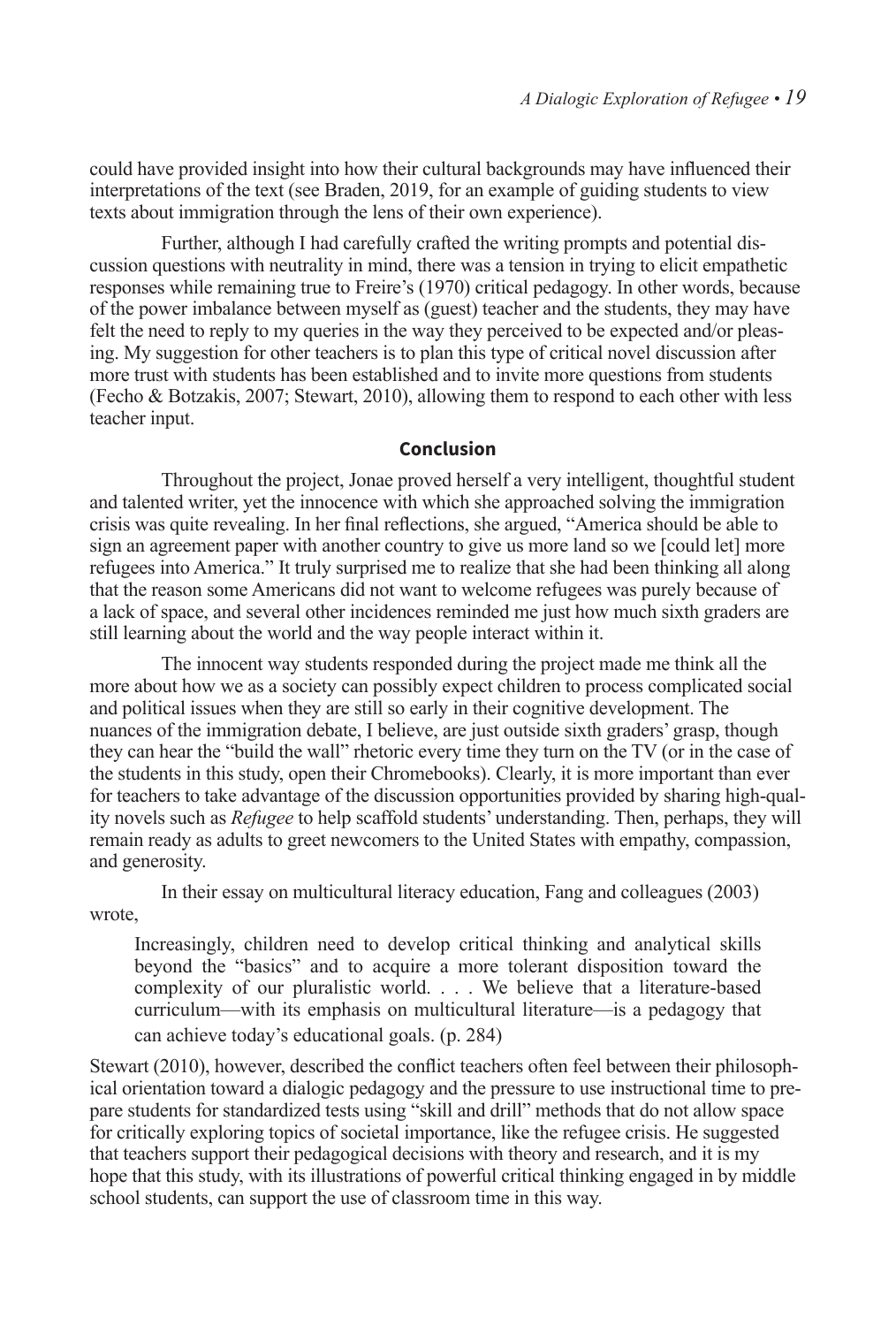#### **About the Author**

Rachelle Kuehl is a postdoctoral associate at Virginia Tech and the manager of the Appalachian Rural Talent Initiative, a project aimed at increasing the representation of rural students in gifted education programs. A former elementary teacher and reading specialist, her articles about literacy instruction have appeared in publications such as the *Journal of Children's Literature, The Reading Teacher, English Journal, English in Education, Theory & Practice in Rural Education,* and the *Journal of Literacy Innovation*.

#### **References**

- Association of Jewish Libraries. (2021). Sydney Taylor Book Award. https://jewishlibraries. org/Sydney\_Taylor\_Book\_Award
- Bakhtin, M. M. (1981). Discourse in the novel (C. Emerson & M. Holquist, Trans.). In M. Holquist (Ed.), *The dialogic imagination: Four essays by M. M. Bakhtin* (pp. 259–422). University of Texas Press.
- Batchelder, L., Brosnan, M., & Ashwin, C. (2017). The development and validation of the Empathy Components Questionnaire (ECQ). PLoS ONE, 12(1), e0169185. https:// doi.org/10.1371/journal.pone.0169185
- Boas, E. (2012). Using literature circles to inquire into the big themes: Exploring the refugee experience. *English Journal, 47*(3), 25–28.
- Bode, B. A. (1989). Dialogue journal writing. The Reading Teacher, 42(8), 568–571.
- Botelho, M. J., & Rudman, M. K. (2009). *Critical multicultural analysis of children's literature: Mirrors, windows, and doors.* Routledge.
- Botelho, M. J., Young, S. L. B., & Nappi, T. (2014). Rereading Columbus: Critical multicultural analysis of multiple historical storylines. *Journal of Children's Literature, 40*(1), 41–51.
- Braden, E. G. (2019). Do you have papers? Latinx third graders analyze immigration policy through critical multicultural literature. *Children's Literature in Education, 50*, 464–480. https://doi.org/10.1007/s10583-018-9359-5
- Braun, V., & Clarke, V. (2006). Using thematic analysis in psychology. *Qualitative Research in Psychology, 3*(2), 77–101. https://doi.org/10.1191/1478088706qp063oa
- CBS News. (2019, April 5). Trump says some asylum seekers are gang members. https:// www.cbsnews.com/news/trump-says-some-asylum-seekers-are-gang-membersborder-calexico-2019-04-05-today
- Daniels, H. (2002). *Literature circles: Voice and choice in book clubs and reading groups* (2nd ed.). Stenhouse.
- Desjardins, L., Barajas, J., & Bush, D. (2018, July 5). "My son is not the same": New testimony paints bleak picture of family separation. *PBS News Hour*. https://www. pbs.org/newshour/politics/my-son-is-not-the-same-new-testimony-paints-bleakpicture-of-family-separation
- Doing Good Together. (2017). Understanding immigration: Exercises in empathy and advocacy for families. https://www.doinggoodtogether.org/bhf/blog/understanding-immigration
- Fang, Z., Fu, D., & Lamme, L. L. (2003). The trivialization and misuse of multicultural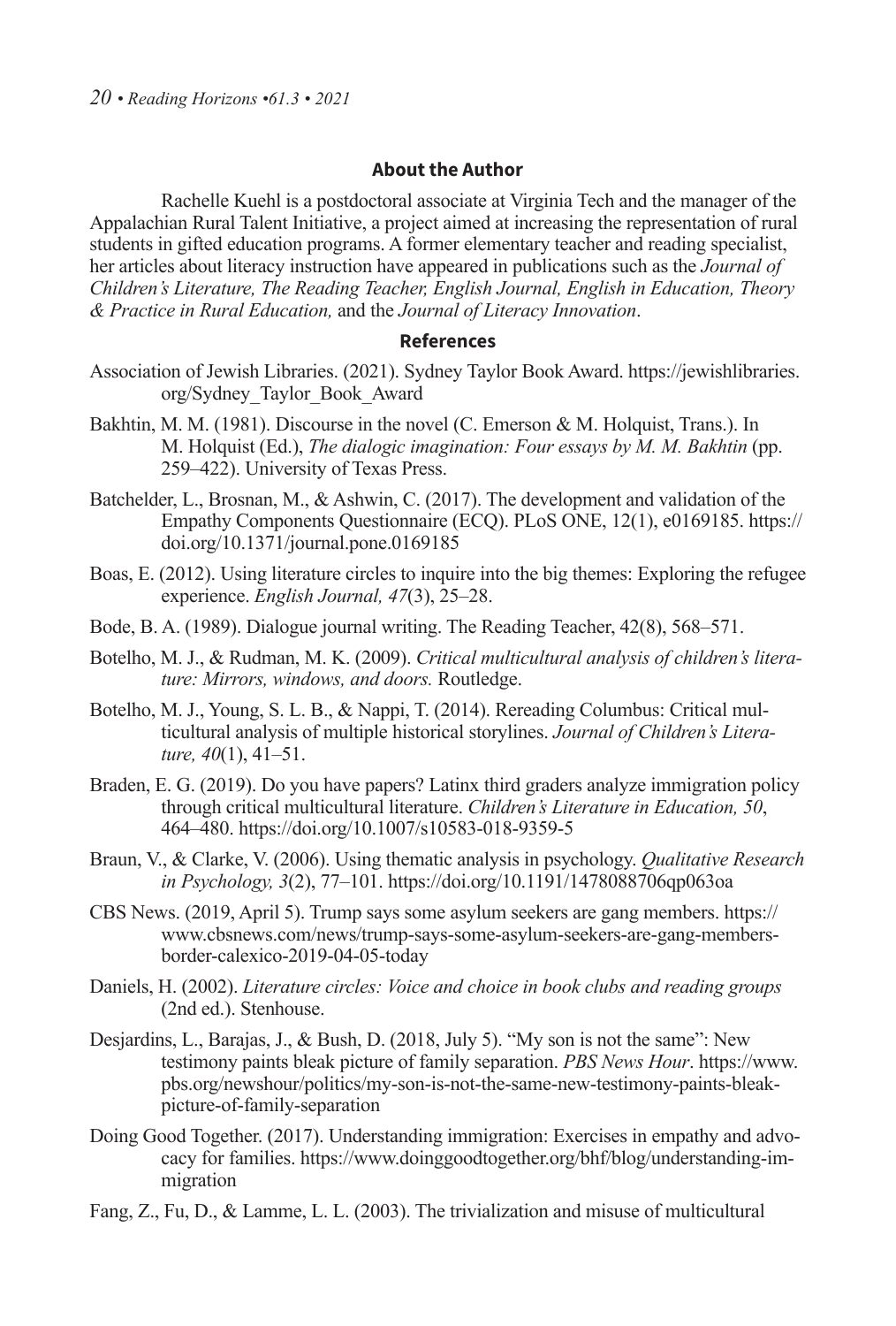literature: Issues of representation and communication. In D. L. Fox & K. G. Short (Eds.), *Stories matter: The complexity of cultural authenticity in children's literature* (pp. 284–303). National Council of Teachers of English.

- Fecho, B. (2011). *Teaching for the students: Habits of heart, mind, and practice in the engaged classroom*. Teachers College Press.
- Fecho, B., & Botzakis, S. (2007). Feasts of becoming: Imagining a literacy classroom based on dialogic beliefs. J*ournal of Adolescent & Adult Literacy, 50*(7), 548–558. https://doi.org/10.1598/jaal.50.7.4
- Fecho, B., Coombs, D., Stewart, T. T., & Hawley, T. S. (2021). Novice teachers embrace "wo*bble" in standardized schools: Using dialogue and inquiry for self-reflection and growth*. Routledge.
- Freire, P. (1970). *Pedagogy of the oppressed* (M. B. Ramos, Trans.). Continuum International.
- Gratz, A. (2017). *Refugee*. Scholastic.
- Hibberd, L. (2018). Supporting schools to teach about refugees and asylum-seekers. In S. McCloskey (Ed.), *Policy and practice: A developmental education review* (pp. 94–108). Centre for Global Education.
- Hoffman, M. (2002). *The colour of home*. Dial.
- Hope, J. (2008). "One day we had to run": The development of the refugee identity in children's literature and its function in education. *Children's Literature in Education, 39*, 295–304. https://doi.org/10.1007/s10583-008-9072-x
- Hope, J. (2018). "The soldiers came to the house": Young children's responses to *The Colour of Home. Children's Literature in Education, 49*, 302–322. https://doi. org/10.1007/s10583-016-9300-8
- Hsieh, B. (2012). Challenging characters: Learning to reach inward and outward from characters who face oppression. *English Journal, 102*(1), 48–51.
- Jewish Book Council. (2020). National Jewish Book Awards. https://www.jewishbookcouncil.org/awards/national-jewish-book-awards
- Kidd, D. C., & Castano, E. (2013). Reading literary fiction improves theory of mind. Science, 342(6156), 377–380. https://doi.org/10.1126/science.1239918
- Konishi, C., & Park, S. (2017). Promoting children's healthy social-emotional growth: Dialogue journal. *Journal of Education and Learning, 6*(2), 246–253. https://doi. org/10.5539/jel.v6n2p246
- Kuehl, R. (2018). Using professional learning communities to advance preservice teachers' understanding of differentiation within writing instruction. *Teacher Educators' Journal, 11*, 70–90.
- Kuehl, R. (2021). Critical tensions: Examining an attempt to encourage empathy through literature. *Journal of Children's Literature, 47*(1), 127–133.
- Lazarus, E. (1888). *The poems of Emma Lazarus* (Vol. 1). Houghton Mifflin.
- Lewison, M., Flint, A., & Van Sluys, K. (2002). Taking on critical literacy: The journey of newcomers and novices. *Language Arts, 79*, 382–392.
- Linares, R. E. (2019). Meaningful writing opportunities: Write-alouds and dialogue journ-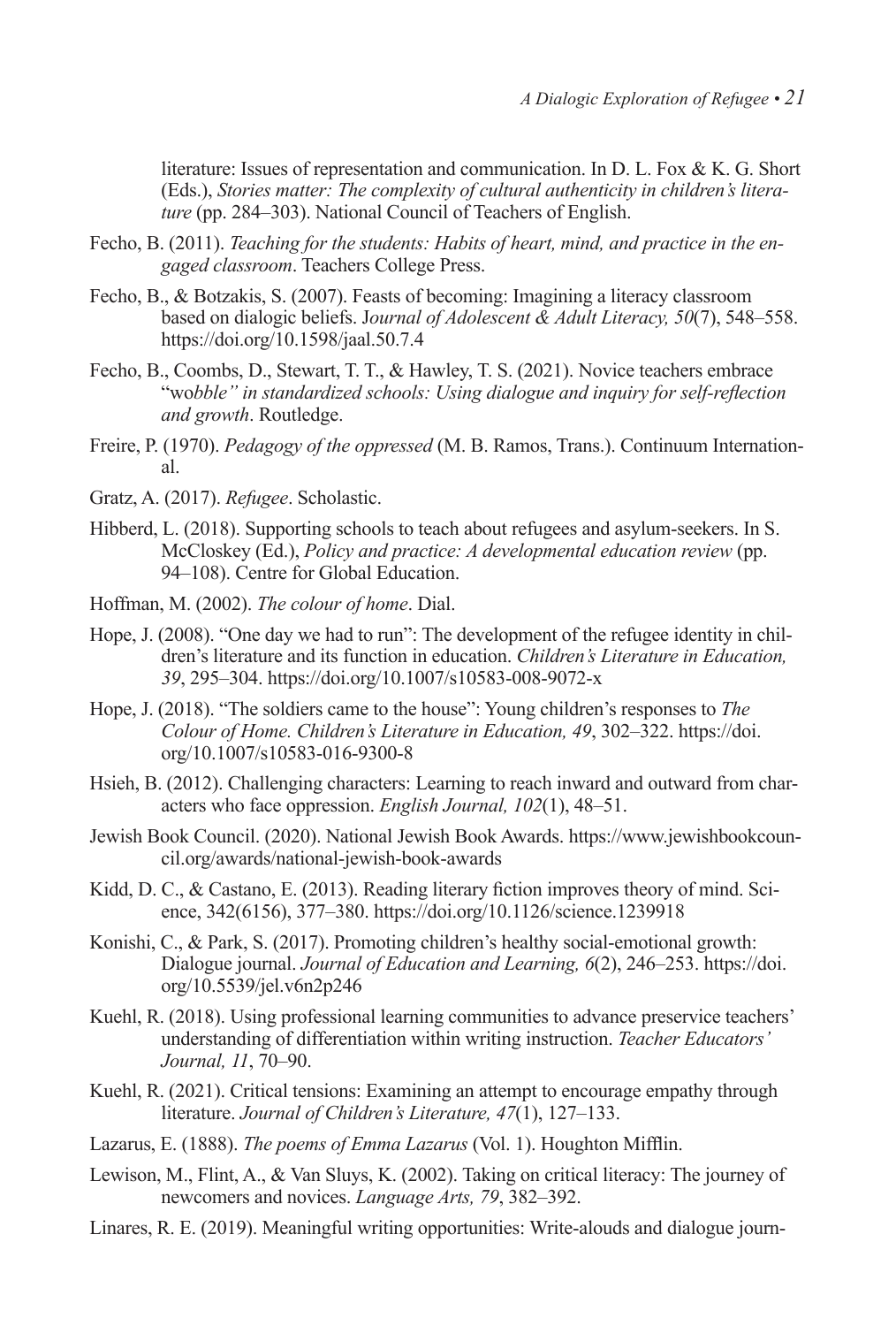aling with newcomer and English learner high schoolers. *Journal of Adolescent & Adult Literacy, 62*(5), 521–530. https://doi.org/10.1002/jaal.932

- Malcolm, Z. T., & Lowery, R. M. (2011). Reflections of the Caribbean in children's picture books: A critical multicultural analysis. *Multicultural Education, 19*(1), 46–50.
- Maloy, M. (2016). *Graphic novels and critical literacy theory: Understanding the immigrant experience in American public schools* [Doctoral dissertation, St. John Fisher College]. Fisher Digital Publications at St. John Fisher College. https://fisherpub. sjfc.edu/education\_etd/250
- Mar, R. A., & Oatley, K. (2008). The function of fiction is the abstraction and simulation of social experience. *Perspectives on Psychological Science, 3*(3), 173–192. https:// doi.org/10.1111/j.1745-6924.2008.00073.x
- Mevissen, G. S. (2017). *How can an intermediate elementary educator use critical literacy to promote social justice through book clubs?* [Master's thesis, Hamline University]. School of Education Student Capstone Theses and Dissertations. https://digitalcommons.hamline.edu/hse\_all/4399
- Papen, U., & Peach, E. (2021). Picture books and critical literacy: Using multimodal interaction analysis to examine children's engagement with a picture book about war and child refugees. *Australian Journal of Language & Literacy, 44*(1), 61–74.
- Park, J. Y. (2016). "Breaking the word" and "sticking with the picture": Critical literacy education of US immigrant youth with graphic novels. *English Teaching: Practice & Critique, 15*(1), 91–104. https://doi.org/10.1108/etpc-08-2015-0065
- Park, L. S. (2010). *A long walk to water*. Clarion Books.
- Peyton, J. K., & Reed, L. (1990). *Dialogue journal writing with nonnative English speakers: A handbook for teachers*. Teachers of English to Speakers of Other Languages.
- Romo, V., & Rose, J. (2019, April 17). AG Barr orders immigration judges to stop releasing asylum-seekers on bail. *National Public Radio*. https://www.npr. org/2019/04/17/714381003/ag-barr-orders-immigration-judges-to-stop-releasingasylum-seekers-out-on-bail
- Rosenblatt, L. M. (1995). *Literature as exploration* (5th ed.). Modern Language Association of America.
- Ruday, S., Azano, A. P., & Kuehl, R. (2021). Books as portals: Using place to understand rural students' individuated reading experiences. *English in Education*. https://doi. org/10.1080/04250494.2021.1919017
- Saldaña, J. (2016). *The coding manual for qualitative researchers* (3rd ed.). Sage.
- Seto, T. (2003). Multiculturalism is not Halloween. In D. L. Fox & K. G. Short (Eds.), *Stories matter: The complexity of cultural authenticity in children's literature* (pp. 93–97). National Council of Teachers of English.
- Soares, L. B. (2010). An investigation of literature circles and critical literacy: Five zones of opportunity for high-ability students. In S. Szabo, T. Morrison, M. Boggs, & L. Martin (Eds.), *The thirty-second yearbook: A doubled peer reviewed publication of the Association of Literacy Educators and Researchers* (pp. 169–190). Association of Literacy Educators and Researchers.